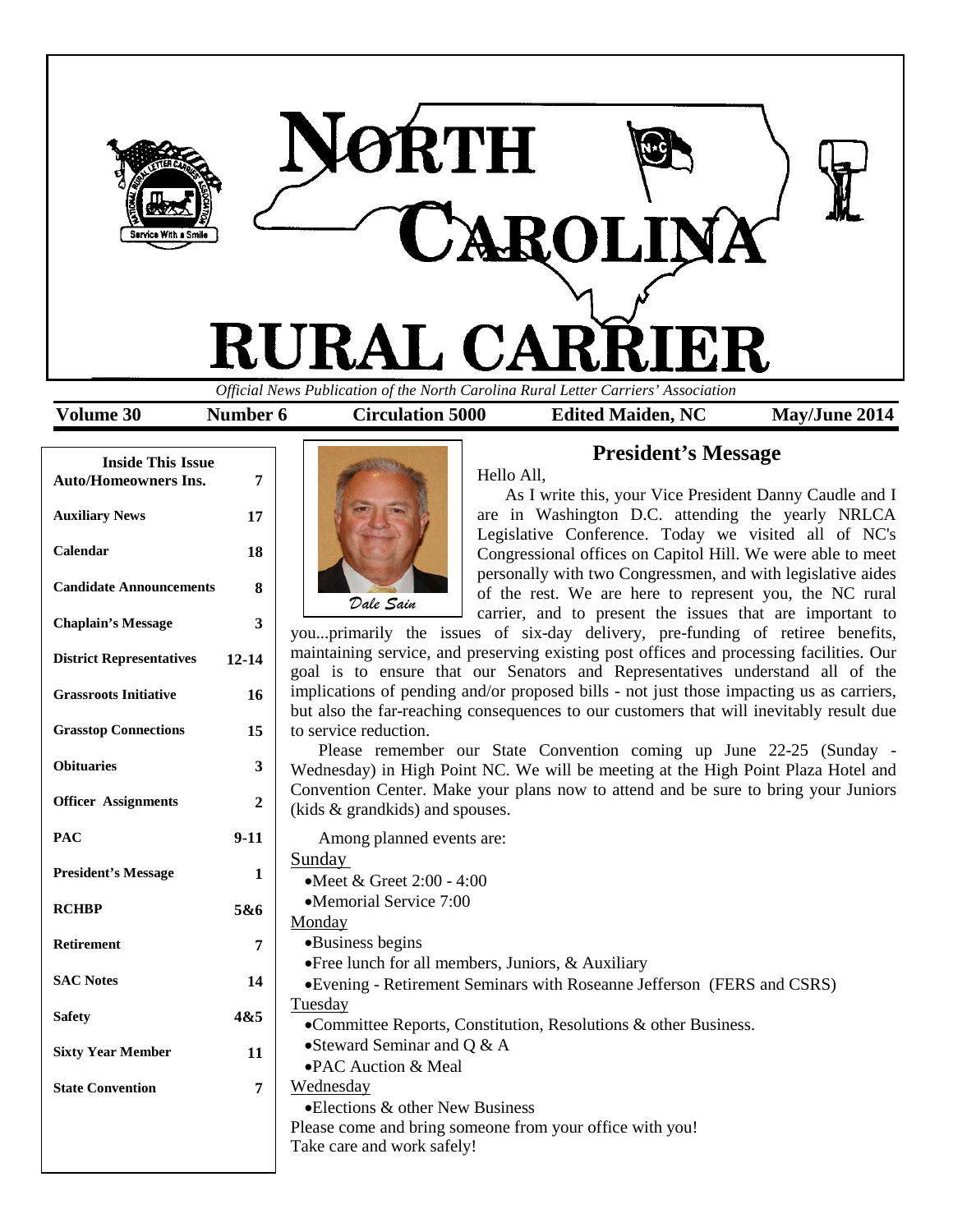# **North Carolina Rural Letter Carriers' Association Officers**

### **PRESIDENT**

**DALE SAIN** PO Box 52 Vale, NC 28168-0052 Phone 828-461-5057

| <b>Brushy Mountain</b> | 3  |
|------------------------|----|
| Ashe                   | 6  |
| <b>Smokey Mountain</b> | 11 |
| French Broad           | 31 |
| Person                 | 41 |
| Piedmont               | 50 |
| Tar River              | 51 |

**RETIREMENT MITCH REECE** 211 Wheel Crest Drive Winston-Salem, NC 27127-9729 Phone 336-764-2747

Albemarle 2<br>Caswell County 14 Caswell County 14<br>
Guilford County 30

Mecklenburg County 38 Roanoke 44 Watauga/Avery 57

**Guilford County** 

### **VICE PRESIDENT DANIEL CAUDLE**

5744 Seward Rd. Pfafftown, NC 27040-9618 Phone 336-924-0966

### **SEC'Y.-TREAS. RONALD L. LINEBERGER**

3668 Startown Rd. Maiden, NC 28650-8722 Phone 704-732-1604 FAX 704-735-9094

| Ć  | <b>Alleghany County</b> |    | Alamance               |    |
|----|-------------------------|----|------------------------|----|
| O  | Roanoke Chowan          |    | Wake County            | 24 |
| 11 | Southeastern            |    | Yadkin River           | 26 |
| 31 | Five County             | 28 | Cleveland/Gaston       | 29 |
| 41 | McDowell/Mt. Mitchell   | 36 | <b>Randolph County</b> | 42 |
| 50 | <b>Orange County</b>    | 39 | Tidewater              | 52 |
| 51 | Rutherford Polk         | 47 | <b>Union County</b>    | 54 |
|    |                         |    |                        |    |

### **Executive Committee**

### **SAFETY VICKI GRAY, CHAIRMAN**

| 424 Wapiti Drive           |    |
|----------------------------|----|
| Spring Lake, NC 28390-1562 |    |
| Phone 910/497-5306         |    |
|                            |    |
| Peach Belt                 | 5  |
| Burke/Caldwell             | 9  |
| Foothills                  | 10 |
| Tri-County                 | 25 |
| <b>Harnett County</b>      | 32 |
| <b>Johnston County</b>     | 34 |

### **FEHB BRENDA PREVATTE**

13159 NC HWY 41 N. Lumberton, NC 28358-5188 Phone 910/738-8424

| Durham County     | 12 |
|-------------------|----|
| Catawba/Lincoln   | 15 |
| Central Carolina  | 16 |
| Cumberland/Hoke   | 20 |
| Sea Level         | 23 |
| Rockingham County | 46 |

### **CHAPLAIN DOUG BYRUM**

1016 Cuthbertson Road Waxhaw, NC 28173-9751 Phone 704-843-3284

**AUTO-HOME INS. REP.**

**Brenda Gibbs** 5877 Turner Smith Road Browns Summit, NC 27214-9523 Phone 336-656-0123

### **WEB MASTER**

**Jeff Essick** 229 Essick Lane Winston-Salem, NC 27127-9129 336-775-2519 jeffessick@bellsouth.net

# **Appointed Officers**

Wayne County 56

### **HISTORIAN RONALD L. LINEBERGER**

3668 Startown Rd. Maiden, NC 28650-8722 Phone 704-732-1604

### **PROVIDENT GUILD HAROLD KNIGHT**

738 Stone Mountain Rd Stoneville, NC 27048-7689 Phone 336-573-3274

**MAIL NEWS ITEMS BY 10TH OF MONTH and Address Changes TO: RONALD L. LINEBERGER** 3668 Startown Rd. Maiden, NC 28650-8722 Phone 704-732-1604 FAX 704-735-9094

### **P.A.C. CHAIRMAN**

**VAN HEATH** 25722 US Hwy. 64 Jamesville, NC 27846-9272 Phone 252-792-6614

### **PAST PRESIDENT DEREK HARPE**

781 Baltimore Rd. Advance, NC 27006-7817 Phone 336-998-5293

**Please notify the officer assigned to your district four weeks ahead of your meeting so as to eliminate any conflict of meeting dates as much as possible. District Representatives Corriher and Suttles are unassigned and will attend as many district meetings as their schedule permits.**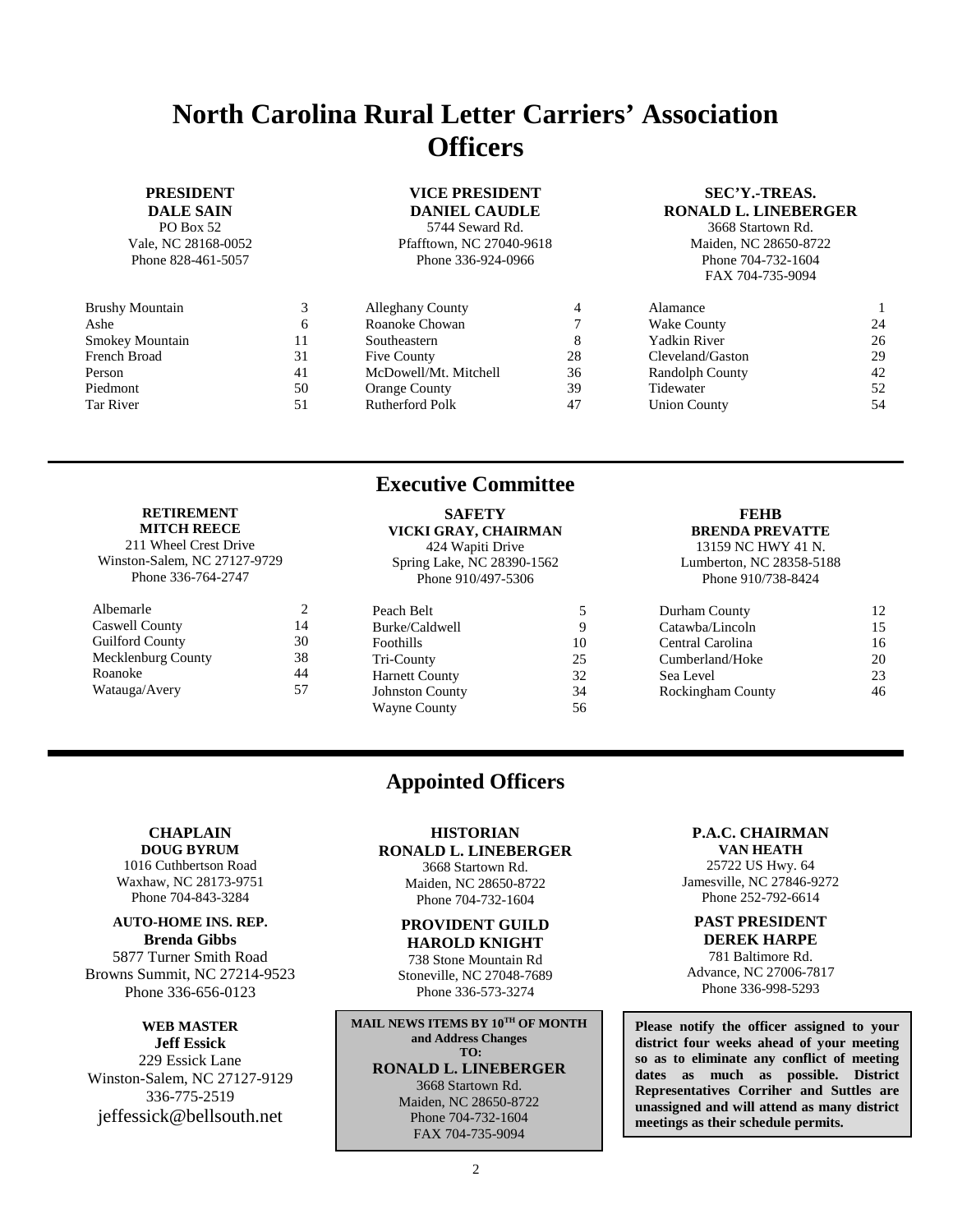### **Obituaries**

**Harry Lewis Thompson**, 89, of Dunn died Wednesday evening, April 30, 2014, at his residence. He was born in Butler, Pa., on Feb. 22, 1925, to the late James E. and Sarah S. Thompson.

He served his country in the U.S. Army during World War II. He was a rural letter carrier for the U.S. Postal Service for 34 years before retiring in 1979. Mr. Thompson was also a member of the American Legion Post 59 and a member of Glad Tidings Church.

Survivors include his wife, Emma S. Thompson of Dunn; two sons, Gary Thompson and Wayne Thompson; grandchildren, Ashleigh Jackson and Whitney Bailey; and great-grandchildren, Logan Jackson and Aspyn Bailey.

**Mr. Robert Mason "Bobby" DeVane**, 86, passed away Wednesday, May 14, 2014 at his home in Garland.

Bob was born in Tomahawk, Sampson County, Dec. 16, 1927, the son of John Mason and Eula Herring Devane. He retired from the U.S. Postal Service as a rural letter carrier. He farmed and later managed the DeVane Farm which has been in the family for nearly 300 years. He was active in the Garland community having served as Mayor and President of the Rotary Club. He served as 2nd Vice President of the North Carolina Cattlemen's Association and helped obtain the Feeder Calf Sale for Sampson when Wayne County stopped it there. He served on the Rural Health Board for Sampson County for several years. He graduated Franklin High School and attended Edward Military Institute, UNC and NC State. He was drafted into service at the end of WWII and was on the way to Basic Training when the war ended so he was the first called up for the Korean Conflict where he served for two years,. He was a member of Grace United Methodist Church and served in many capacities there.

He is survived by his wife, Billie Hamilton DeVane; two children, William Hamilton DeVane and Rachel DeVane Edwards; two grandchildren, Ryan Mason Ahlers and Ryleigh Rains Edwards; and several nephews.

**Sue Mizelle Baker**, 66, of NC Hwy 45 North, Merry Hill, died Wednesday, May 14, 2014 at Vidant Medical Center, Greenville.

Sue was a retired rural letter carrier from the Colerain, NC Post Office. She was past Secretary/Treasurer for District #7, Roanoke-Chowan.

Sue took minutes at the meetings verbatim. As a State Officer I (Van Carter) experienced this when I spoke at the district meeting and the next year I was quoted exactly. I am sure other officers and stewards (DR's & ADR's) experienced the same. She was a dedicated church worker and a good neighbor.

She is survived by her husband, Raleigh Baker of the home, one daughter and a granddaughter. She will be missed by all who knew her.

> **Chaplain's Message Doug Byrum, Chaplain**

### **With Whom Are You Walking? Read Micah 6:6-8**

*What does the Lord require of you? To act justly and to love mercy and to walk humbly with your God.*

*Micah 6:8 (NIV)*

These words from the prophet Micah serve as a reminder of what God requires of us. First, God wants us to do what is right – obeying both God's laws and the laws of the land in which we live. Second, God requires that we love mercy, having compassion on others without judging them or their situation. Third, we are to walk humbly with God – putting our will aside and allowing God to lead the way.

In the book of Genesis, we learn that we were created in God's image. I often ask myself, "Am I reflecting God's image today?" The words of Micah above are the gauge I use to monitor my actions. When I am in a position of authority, do I do what is right? If others offend me, do I forgive or do I hold on to the pain and wait for an opportunity to hurt them in return? Am I humble in my walk with God, allowing God to lead my steps, or do I rely only on my qualifications and contacts?

Jesus sums up Micah's message when he says that we are to love the Lord our God with all our hearts, all our souls and all our minds, and love our neighbors as ourselves. (See Matthew 22:35-40.)

*Thought for the Day:* How does my life reflect the image of God?

*Prayer:* Dear heavenly Father, lead us today as we try to walk humbly with you. Help us to see you in everyone we meet and to show your mercy and your righteousness to them. Amen.

*Prayer Focus:* For opportunities to show mercy.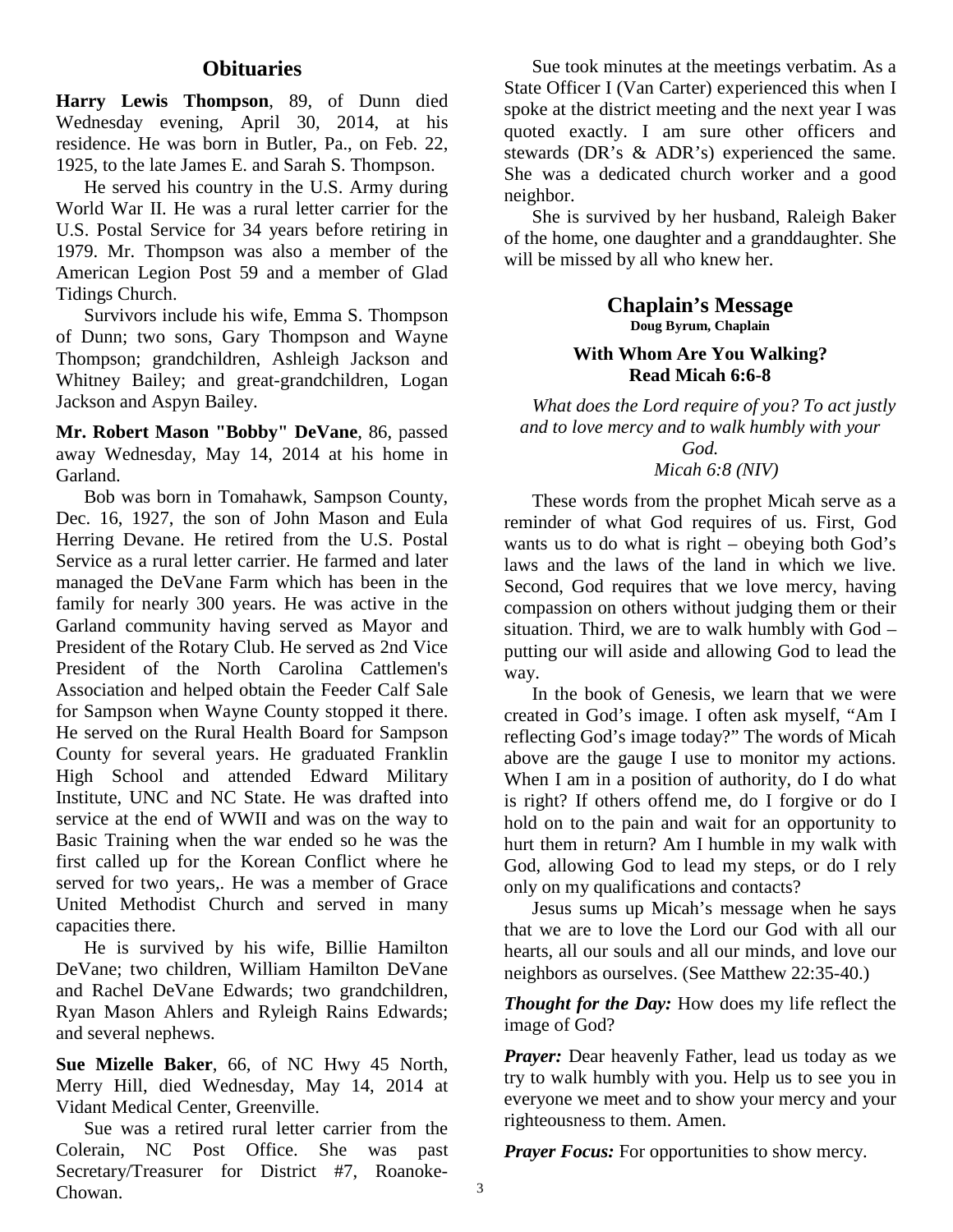

### **School is Out & Heat Stroke**

I know you have all heard this before but it is worth repeating. School is out. Be extra careful in your neighborhoods!

No school and warmer weather means the children are out in force. They are doing whatever they can to prevent being bored. We need to do everything we can to be aware of them.

The number one thing to do is slow down. Drive cautiously and be aware of what's going on around you. Always be on the lookout for children. They are sometimes hard to see from our vantage point behind the wheel of our LLVs and POVs.

Children just love to get the mail. They coming running when they see us pull onto their street. They want to get the mail before someone else does. You should never hand the mail to a child. Explain to them that you must put the mail in the box and they need to wait until you leave before they attempt to retrieve the mail from the box. Tell them they must stand behind the box until you leave.

Be wary around children on bicycles and skateboards. A group of riders could be racing or showing off new stunts to friends. Younger riders may not have mastered control of the skateboard or bike and it could roll right out in front of you. Make sure you give them plenty of room to maneuver.

I have seen many things in regards to young children and bikes. I have had them come from across the street, dart right in front of me and race to the mailbox so that they can be at the box when I get there to get the mail. I have had them follow right behind me and stop at every box right along with me. I have seen a really young child (probably only 2 yrs. old) just get off his little tricycle and abandon it in the street while he ran to his mailbox. In these incidents I have stopped and taken the time to tell these children why it is dangerous for them to "race the mail lady". That one talk with the child usually ends these dangerous acts.

When driving in your neighborhoods watch out for that group of teenagers playing a game of basketball right there in the middle of the street. They may be so engrossed in the game that they fail to notice you coming down that little cul-de-sac where they have the hoop set up. Drive slowly here. Now

granted, most of the time they see us and they stop and move to the side so we can drive on by. But there is always the one boy that wants to keep dribbling the ball as you drive by. Be aware of that. What is he going to do if the ball gets away from him? He's going to go after it. It's an automatic reflex. You need to be ready to stop.

Also, watch out for that child or teenager walking alone on the side of the street. One person is less likely to be seen by you than a group of children. With today's highly connected technology in phones and bluetooths everyone is constantly on the phone doing something, especially teenagers. They are totally unaware of their surroundings, and less likely to be aware of you.

One more thing that you probably would not think of as a "School's out-Watch out for kids" thing is the *Ice Cream Truck*. When children hear that music coming down the street it's an "*I want ice cream!*" moment. Watch out for kids coming from all directions!

Summer is coming. Heat Exhaustion and Heat Stroke are real concerns in the upcoming months.

I know it is not officially summer time yet, but we are already seeing high temperatures here. Heat illness is a real possibility.

Heat exhaustion and Heat Stroke are strongly related to the heat index. A relative humidity of 60% or more hampers sweat evaporation, which hinders your body's ability to cool itself. The risk of heatrelated illness dramatically increases when the heat index climbs to 90 degrees or more. Pay attention to the reported heat index, and remember that the heat index can increase by 15 degrees when you are in full sunshine.

Five simple things you should do to avoid heatrelated problems:

- 1. Drink water every 15 minutes, even if you're not thirsty. Avoid caffeine.
- 2. Rest in the air-conditioning or shade to cool down.
- 3. Wear lightweight, light-colored, loose-fitting clothing, and a wide-brimmed hat.
- 4. Learn the signs of heat illness and be prepared to act by learning correct first aid procedures.
- 5. Keep an eye on fellow workers.

Remember to keep an eye out for your fellow carriers. They may not realize they are suffering from a heat related illness.

And watch out for those children on your route. Stay Alert and no one gets hurt!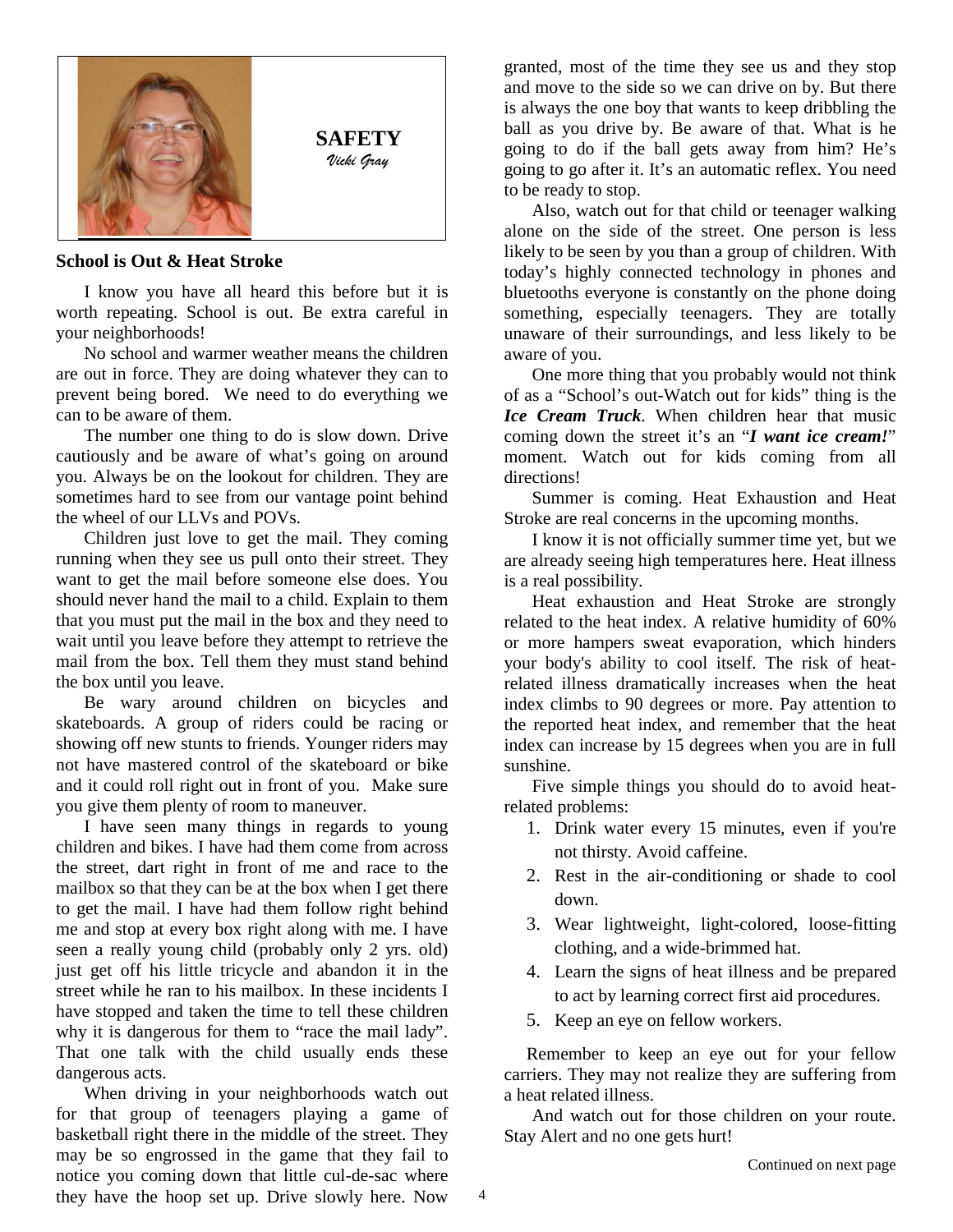### **HEAT EXHAUSTION Symptoms**

- Headaches, dizziness or lightheadedness
- Weakness
- Mood changes, irritability, confusion or the inability to think clearly
- Nausea and vomiting
- Fainting
- Pale, clammy skin

ACT IMMEDIATELY! If not treated, heat exhaustion can advance to heat stroke.

Move victim to a cool, shaded area. Don't leave the person alone. If symptoms include dizziness or lightheadedness, lay the victim on his or her back and raise legs 6 to 8 inches. If the symptoms include nausea or vomiting, lay the victim on his or her side.

Loosen and remove any heavy clothing.

Give the person cool water to drink – about a cup every 15 minutes–unless he or she is nauseous or vomiting.

Fan the victim and spray with a cool mist of water or apply a wet cloth to the skin.

Call 911 for emergency help if the person does not feel better in a few minutes.

### **HEAT STROKE Symptoms a medical emergency**

- Dry, pale skin with not sweating
- Hot, red skin that looks sunburned
- Mood changes, irritability, confusion or the inability to think clearly
- Inability to revive form an unconscious state

### **CALL 911 for emergency help IMMEDIATELY**!

Move victim to a cool, shaded area. Don't leave the person alone. If symptoms include dizziness or lightheadedness, lay the victim on his or her back and raise legs 6 to 8 inches. If the symptoms include nausea or vomiting, lay the victim on his or her side.

Loosen and remove any heavy clothing.

Give the person cool water to drink – about a cup every 15 minutes–unless he or she is nauseous or vomiting

Fan the victim and spray with a cool mist of water or wipe the victim with a wet cloth or cover with a wet sheet.

Place ice packs under the armpits and groin area.



### **Is There Insurance For Me?**

All district meetings are over. Everyone on the Board and all the Stewards are getting ready for the state convention, summer vacations, family get-togethers, or fun in the sun. We must not forget open season for health insurance is right around the corner. For those who attended the meetings that I was present at, you heard me speak on the importance of looking into your health insurance. If you are happy with what you have, that is great; but if not, then now is the time to start comparing. In this article I am going to focus on RCA's and try to help them understand what is available to them, so they can request their information and have time to look it over before open season gets here.

Ok, RCA's, here goes. There is insurance out there for you. It is with Greater Insurance Service, TransChoice Plus. On your computer, go to NRLCA.org and click on the insurance tab. There is a video that you can watch that gives a lot of information about it. I will warn you, even though the video is from 2011, it still has the information you need to make a decision.

Now the basics:

If you have not signed up for your insurance yet, you will have to wait until open season, unless you have a life changing event. There is a First class plan and an Express plan. The First class plan pays less than the Express plan. For example, the daily in-hospital benefit under the First Class plan pays \$400 per day while the Express plan pays \$750.

There are outpatient physician office visits included, as well as surgical and anesthesia benefits, critical illness benefits, a prescription drug discount card, and even a small amount of term life insurance that comes with this health insurance. I have not listed everything that is offered or that will be offered this year, as I have not received the new information yet. As soon as I do, I will add it to the next newsletter.

There are rates for member only, member and spouse, member plus child(ren), and member plus family for both the Frist Class and Express Class. Looking at the rates for this insurance, I thought, wow! That's a little high, but then I realized it was a monthly rate, not bi-weekly, so it's not as high as I first thought. They also offer a short-term disability plan, accident insurance, and a ten-year life insurance policy.

We will have someone at the state convention that will be glad to answer your questions and will have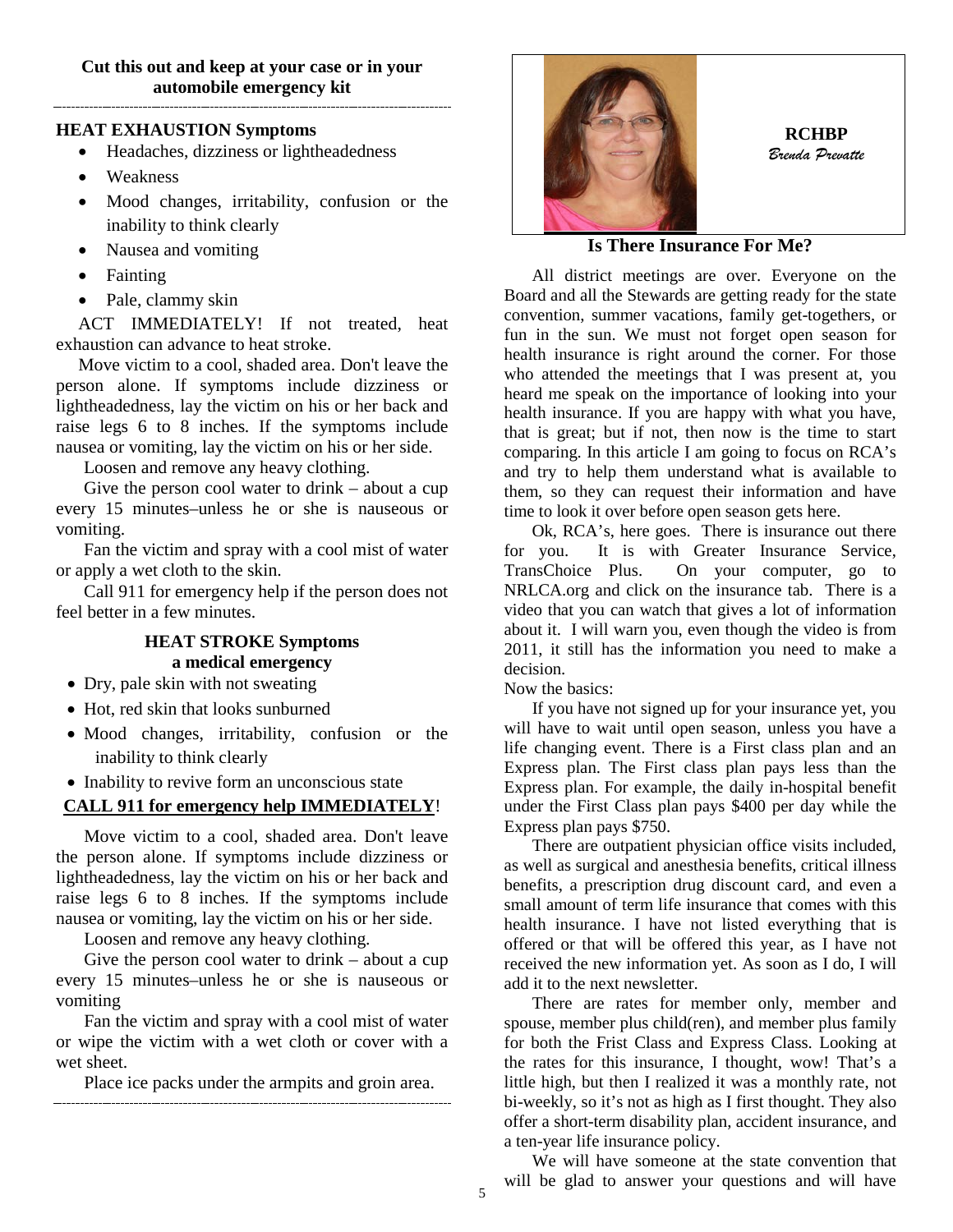packets there to help you understand more about this insurance. I hope to see you there, or if not, go to NRLCA.org and click on the insurance option for more information. You can also visit the web site [www.RC-](http://www.rc-benefits.com/)[Benefits.com](http://www.rc-benefits.com/) or call 877-817-4801. Please go on the

web site or call, at least, and ask for the packet so you can start looking it over ahead of time.

Below is a summary of benefits and current rates. Please be aware that rates are subject to change.

# TransChoice® Plus Policy Benefits

The TransChoice Plus, a group limited benefit hospital indemnity insurance, pays benefits to help cover basic medical expenses

| <b>BASE PLAN BENEFITS</b>                                                                           | <b>PLAN PAYS</b>                                                                                                                                                                                                                                      |
|-----------------------------------------------------------------------------------------------------|-------------------------------------------------------------------------------------------------------------------------------------------------------------------------------------------------------------------------------------------------------|
| <b>Daily In-Hospital Indemnity Benefit</b>                                                          | First Class - \$400 per day (maximum of 30 days per confinement)                                                                                                                                                                                      |
|                                                                                                     | Express - \$750 per day (maximum of 30 days per confinement)                                                                                                                                                                                          |
| <b>ADDITIONAL BENEFITS</b>                                                                          | <b>PLAN PAYS</b>                                                                                                                                                                                                                                      |
| <b>Outpatient Physician Office Visit</b>                                                            | First Class - \$80 per visit up to 6 visits per calendar year per insured                                                                                                                                                                             |
| <b>Indemnity Benefit</b>                                                                            | Express - \$80 per visit up to 6 visits per calendar year per insured                                                                                                                                                                                 |
| <b>Outpatient Diagnostic X-Ray</b>                                                                  | First Class - \$100 per day up to 3 days of testing per calendar year, per covered person                                                                                                                                                             |
| & Laboratory Indemnity Benefit                                                                      | Express - \$150 per day up to 4 days of testing per calendar year, per covered person                                                                                                                                                                 |
| <b>Surgical &amp; Anesthesia Indemnity Benefit</b>                                                  | Pays benefit shown in Surgical Schedule based on type of surgery performed and plan selected                                                                                                                                                          |
|                                                                                                     | First Class - \$2,000 pays 20% of the Surgical Benefit for the administration of anesthesia                                                                                                                                                           |
|                                                                                                     | Express - \$3,000 pays 20% of the Surgical Benefit for the administration of anesthesia                                                                                                                                                               |
| <b>Off-the-Job Accidental Injury Benefit</b>                                                        | First Class - Pays actual charges incurred up to a maximum of \$300 per covered accident (up to 5 covered<br>accidents per covered person per calendar year)                                                                                          |
|                                                                                                     | Express - Pays actual charges incurred up to a maximum of \$300 per covered accident (up to 5 covered<br>accidents per covered person per calendar year)                                                                                              |
| <b>Critical Illness Indemnity Benefits &amp; Subse-</b><br>quent Critical Illness Indemnity Benefit | All plans have this benefit. \$10,000 lump-sum benefit for the initial diagnosis of a covered critical illness<br>and also an additional lump-sum benefit of the same amount for a subsequent and separate covered critical<br>illness                |
| <b>Wellness Indemnity Benefit</b>                                                                   | Express - \$100 benefit per visit for physical exams or certain diagnostic tests 1 visit per calendar year,<br>per insured Well child visits included - 4 visits per year for children 0-12 months and 2 visits per year for<br>children 12-24 months |
| <b>Emergency Room Sickness</b><br><b>Indemnity Visit</b>                                            | Express - Pays \$50 for each sickness visit for 2 visits per calendar year per insured                                                                                                                                                                |
| <b>Intensive Care Indemnity Benefit</b>                                                             | Express - Pays \$200 per day of confinement in an intensive care                                                                                                                                                                                      |
|                                                                                                     | unit Maximum 30 days per calendar year per insured                                                                                                                                                                                                    |
| <b>Ambulance Indemnity Benefit</b>                                                                  | Express - Pays \$100 per trip in an ambulance; maximum of 3 trips per insured per year with a lifetime<br>maximum of 6 trips per insured                                                                                                              |
| <b>ADDITIONAL COVERAGES</b>                                                                         | <b>PLAN PAYS</b>                                                                                                                                                                                                                                      |
| <b>Group Term Life Insurance Policy</b>                                                             | All plans have this benefit.                                                                                                                                                                                                                          |
| with Accidental Death & Dismemberment<br>(AD&D) Rider                                               | Member: \$5,000<br>Spouse: \$2,500<br>Child: \$2,500 (AD&D coverage is not available for dependent children)                                                                                                                                          |
| <b>NON INSURANCE DISCOUNT PROGRAMS</b>                                                              |                                                                                                                                                                                                                                                       |
| <b>Prescription Drug Discount Card</b>                                                              | All plans have this benefit. By presenting a Caremark prescription drug discount card, provided by KBA, to<br>one of Caremark's 55,000 participating providers                                                                                        |
| PPO Network - offered by KBA<br>www.MultiPlan.com                                                   | All plans have this benefit. Member and covered dependents will receive contracted savings from the<br>normal fees charged by network physicians, hospitals, and outpatient x-ray and laboratory providers                                            |

| <b>NONTHLY RATES</b>   | <b>FIRST CLASS</b> | <b>EXPRESS CLASS</b> |
|------------------------|--------------------|----------------------|
| Member only            | \$93 00            | \$138 00             |
| Member plus Spouse     | \$158 00           | \$242 00             |
| Member plus Child(ren) | \$138 00           | \$218 00             |
| Member plus Family     | \$204 00           | \$323 00             |

\*\* Group Term Life Policy with AD&D Rider is underwritten by Transamerica Life Insurance Company, Home Office, Cedar Rapids, IA. Policy Form Series CP100200 and CR101100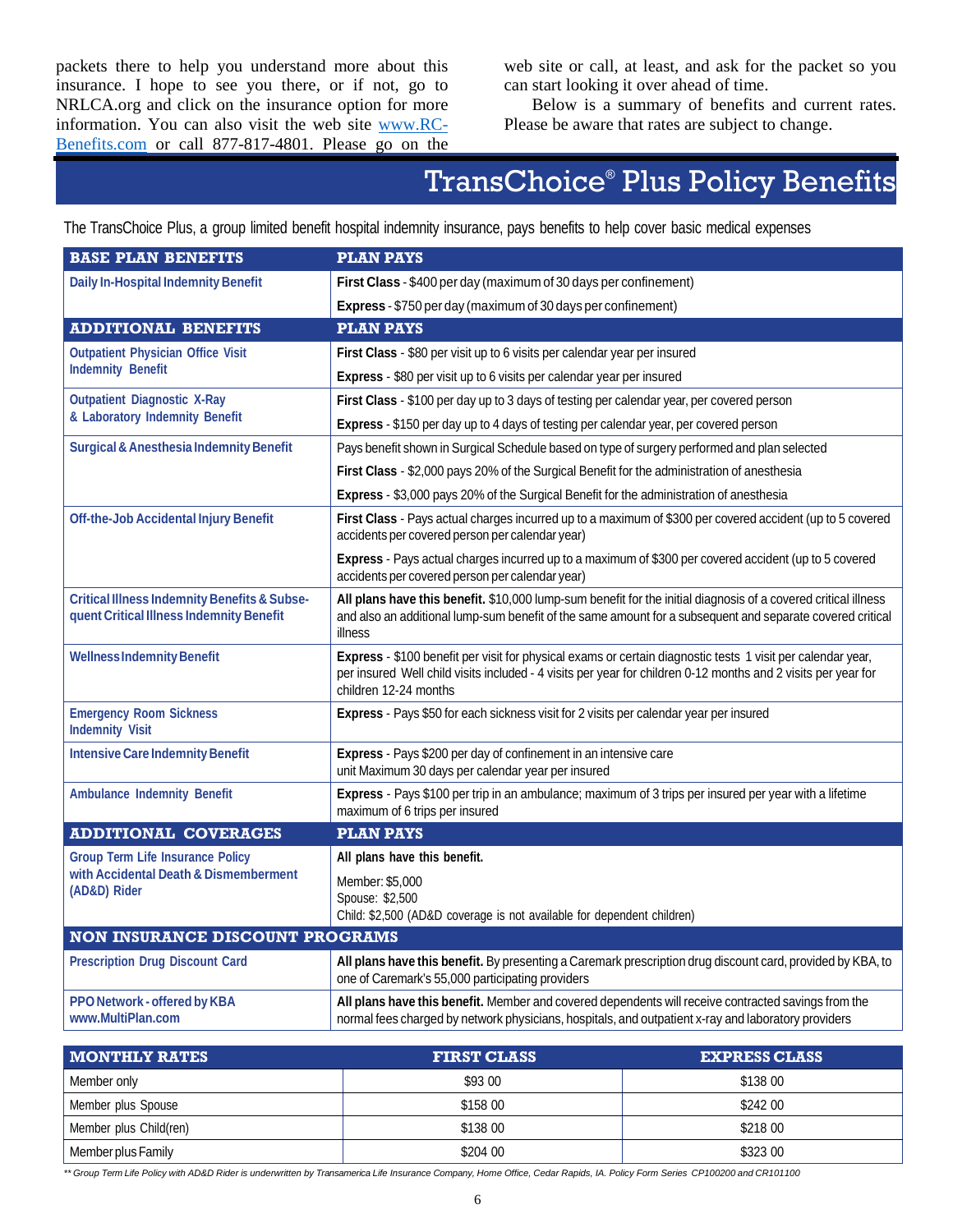

This month, I would like to tell you about something we are doing at the state convention in High Point. We are having a guest speaker to talk about retirement. Her name is Roseanne Jefferson. Roseanne is a former USPS employee who worked in Human Resources before the transition to Shared Services. She provides expertise in maximizing your retirement benefits. Roseanne will be speaking on Monday afternoon.

That evening, she will also conduct seminars for both CSRS and FERS employees beginning at 6:30 PM. The CSRS seminar will be held first to be followed by the FERS session. I would strongly encourage you to attend the seminar for your retirement system. I know that you will learn something that will benefit you even if you are already retired. Come join us even if you are not yet ready to retire.



### **Don't Miss It!**

The time for the NCRLCA State Convention in High Point is fast approaching. If you have not made plans to attend then please do so now. There is too much at stake to not become active in these designated meetings. The State Convention is not just a time to get together with friends from across North Carolina. It is a time of learning and education. The days of trusting Management or The Steward when it comes to your job and earnings are over. You MUST be active in knowing the duties and responsibilities associated with the job of a Rural Carrier.

With that being said, I realize that there will be some offices and districts that will not be present for the meetings. Please break the chain of mediocrity and be determined to be in High Point. The State Board of the NCRLCA urges you to attain some "Higher Education" for YOUR FUTURE!

There will be more to do than just attend meetings while in High Point. If you have read the previous articles, you know that a week would not be enough time to see the attractions of this area. Fishing, Water Parks, State Parks, Racing attractions, destinations of historical significance are just a few of the things to do. And you don't have to "break the bank" to enjoy all of this. The three nights at the High Point Plaza and Convention Center would be close to the same price for one night at Myrtle Beach.

The State Board looks forward to seeing new faces at The State Convention. You will be glad you made the decision to attend.

### **Auto-Homeowners' Insurance Update**

*Brenda Gibbs*

### **You're in an auto accident. Now what?**

Stay calm. Check to see if anyone is hurt and then if possible, move your vehicle out of the way of oncoming traffic. If someone is hurt, call 911 for help. Otherwise call to report the accident. Also, if you are at work, call the post office and report it to your supervisor or post master. They will need to come out and make a report.

Then, begin documenting what happened. Take photos and notes of what happened before and during the accident. The sheriff or police department will fill out an accident report when they arrive on the scene. They will ask for your name, address and phone number along with your insurance company, agent and policy number. They will also want to know the make, model and license number of your vehicle along with your driver license number. You will be asked when and where the accident happened. Be specific with your details but do not admit fault or assess blame. The postmaster or supervisor will also take photos and request information from you about what happened. Both will talk to everyone involved in the accident.

Before you leave the scene, make sure you have the name and department of the law enforcement officer and how you can get a copy of the accident report. Make sure that your personal notes are complete and include witnesses' names and phone numbers along with the others involved in the accident. If necessary draw a diagram of the intersection and where each vehicle was before and after the accident. If this was a hit and run make notes about the vehicle(s) involved including make, model, estimated age, color, dents, or anything else that stands out. Any description you can remember about the driver or other passengers will also be helpful.

You may feel fine but don't assume that you are okay. Get checked out by your doctor or at the hospital. And remember to call your insurance agent. They will also want full details about the accident.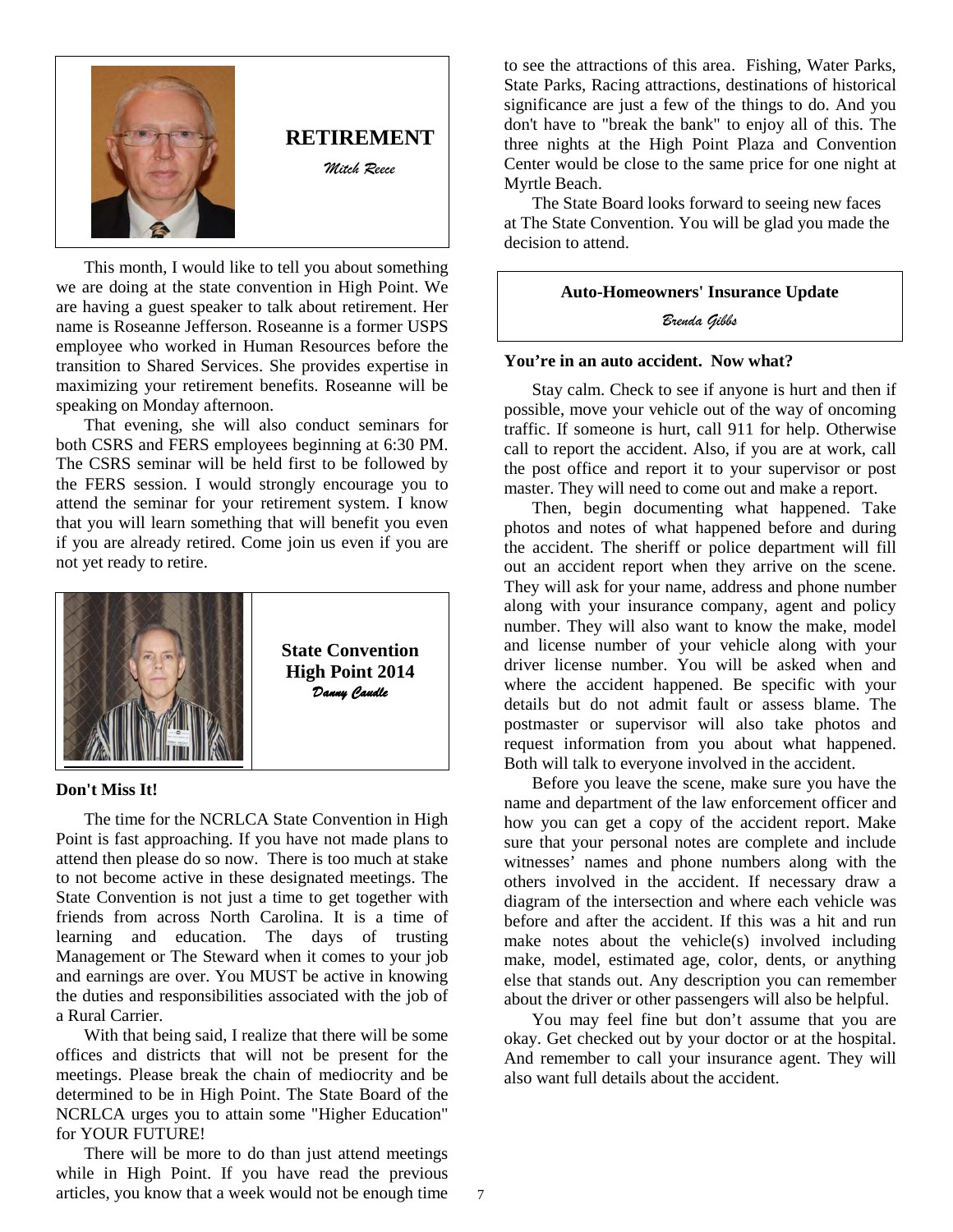### **Candidate Announcements**

### **Christine Laney for Secretary/Treasurer** Greetings Everyone,

My name is Christine Laney and I am announcing my candidacy for the office of Secretary/Treasurer of the North Carolina Rural Letter Carriers Association (NCRLCA), 2014-2015. For fourteen years I have been a rural carrier in Marion, NC and prior to that a RCA for ten. I am a long standing union member, the current Secretary/Treasurer for district 36 and the Marion post office steward. Additionally, I hold an Associate in Applied Science in Computer Programming from McDowell Technical Community College. As a long standing employee with the Post Office I am experienced and well versed in union happenings and processes. The idea of serving my craft in a different capacity is exciting. As the new Secretary/Treasurer of the NCRLCA I feel I can make a positive impact and difference. For twenty nine years I have been married to Chuck Laney of Marion, NC and have three beautiful children. My oldest Carma is an Institutional Research Analyst at the University of Texas at San Antonio, our son Wesley is a Rural Carrier with the Arden Post Office in Arden, NC and our daughter Victoria is a Junior at McDowell High School in Marion, NC. I possess the knowledge, support and background to be successful and excel in this position. At the state convention in High Point please feel free to meet and talk with me about any questions you may have or just to say hello. I appreciate your consideration for this position and your vote for Christine Laney Secretary/Treasurer of the NCRLCA!

Warmest Regards, Christine Laney

### **Nancy Odham, Candidate for State Secretary/Treasurer 2014**

Nancy Odham has been employed by the US Postal Service since 1988. She has carried mail in Castle Hayne as the Rural Route 9 carrier since 1996. She is dedicated to this union serving as the local steward for the Castle Hayne and Rocky Point office since 2007. As an Ad hoc Trainer for the Postal Service, she has facilitated "*Orientation for New Employees"* and "*Rural Academy"* since 2004. Until the program was changed, she also taught Drivers Training.

Nancy has proficient experience with accounting and word processing software related to book keeping in her family's construction business. Those programs are identical to the current software utilized by the office of secretary/treasurer. Her particular skill set, work history, qualifications, and personality are the perfect match for this union.

Nancy successfully completed the Presentation class sponsored by the USPS Human Resources team in 2005 and is accustomed to speaking to an audience. The candidate has a thorough understanding of the necessity to adhere to procedure as well as the personal experience to contribute to solution focused results. She has an acute awareness of the importance in displaying excellent work ethics both while under the direction of others and while self-directed. Nancy has a natural sensitivity to cultural awareness and the personal desire to be a safe and effective team member.

Nancy is eager to participate in and experience all aspects of this great union. She hopes you will agree that she is a well-rounded individual who is detail oriented, self-motivated, and a team player. She would be honored and privileged to serve as the new Secretary/Treasurer for the North Carolina Rural Letter Carrier's Association. Please vote for her at the 2014 State Convention.

### **Derek Harpe, Candidate for State Secretary/Treasurer 2014**

I, Derek Harpe, announce my intentions to seek the office of Secretary/Treasurer of the North Carolina Rural Letter Carrier's Association at the State Convention in High Point.

It has been my honor to have served in the past as President and Vice-President of the North Carolina Rural Letter Carrier's Association. Thank you for your support and consideration for this position.

### **Katherine Miller, Candidate for State Secretary/Treasurer**

I feel that I bring all the qualifications our union will need to carry it well into the future! I spent ten years running my own business in the cosmetology industry until major illness caused me to sell my company. After a complete recovery, I did for a period of six years carry out and maintain an administrative position with a multi-billion dollar corporation using the following business required tools:

- Administrative office work
- Accounts payable & receivable, Inventory Control
- Billing, Payroll, Cost effective purchasing
- Dispatching Drivers, Reynolds Dispatch
- Employee management, Human Resource
- Service/Maintenance scheduling and records
- Excel, Microsoft Word, Microsoft Power Point

 With Christian morals and a strong leadership background I intend to help project the NCRLCA Union to an even more powerful organization of representation in the future. I will truly be honored to hold the position of Secretary/Treasurer for my Union if elected.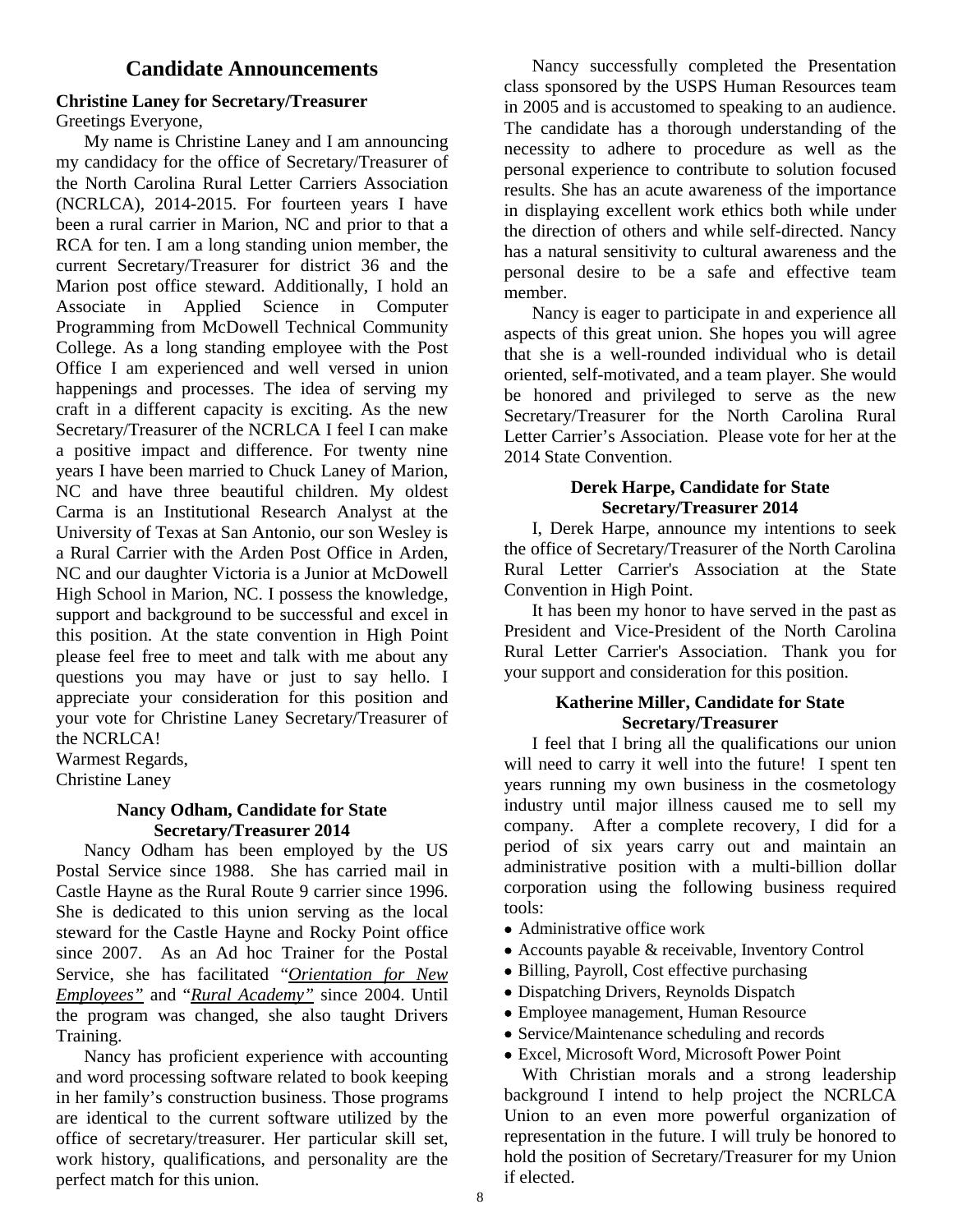

# **NEVER A DULL MOMENT IN D.C.**

Since my last article things have been kicked up a<br>notch in Washington. On Wednesday, May  $7<sup>th</sup>$ , On Wednesday, May  $7<sup>th</sup>$ , Darrell Issa (R-CA), Chairman of the House Committee on Oversight and Government Reform was scheduled to consider a new bill titled "The Administration's Postal Reform Act of 2014," however Congressman Issa cancelled the mark up only hours before. It is possible that Congressman Issa will reschedule the mark up for another date. This bill contains many similarities to the Obama Administration's suggestions for Postal Reform. Two North Carolina Congressmen serve on that committee. If you are from their districts we very much need for you to make your voice heard. They are Patrick McHenry (NC-10) and Mark Meadows  $(NC-11)$ .

The next day, the Senate Committee on Homeland Security and Government Affairs voted their Postal Reform Act (S. 1486) introduced by Senators Thomas Carper (D-DE) and Thomas Coburn (R-OK) out of committee. Postal Unions continue to oppose S. 1486 due to the cuts imposed on service standards and collective bargaining.

We now have our Spring District Meeting Cycle behind us and it is time to move on to the State Convention in High Point and the National Convention in Grapevine Texas. Come on down for the State Convention. It's informative as well as fun and there is always a lot to be learned. I hope to meet a lot of carriers this year that I have never met before. Come by the PAC Table and introduce yourself.

The PAC Raffle is in full swing. Remember, your name will automatically be entered into the raffle for each multiple of \$25 that you have donated to our PAC since 1 August 2013.

The PAC Auction is on Tuesday evening. We need nice items for the auction and full wallets. Come on out, help your PAC and have fun. I'll see you in High Point.

**We desperately need your financial support to keep our lobbyists working on Capitol Hill and --- if you have not called your member of Congress and both Senators to voice your support of six day delivery; WHY THE HECK NOT? This year IS an election year and Senator Hagan's seat is up for our vote as well as every member of the House. Call them. Write letters to their in-state offices. Make your voice heard and protect your job and benefits and the future of the United State Postal Service.**

| NC Membership $(5/15/2014)$   | 4,641 |                  |
|-------------------------------|-------|------------------|
| NC PAC Donors $(5/15/2014)$   |       | $142$ $(3.06\%)$ |
| Members missing $(5/15/2014)$ |       | 4,499 (96.94%)   |

3.06% of our members are carrying a lot for the rest of us. Please send in your PAC donation today.

Just imagine the power this organization would have if the numbers above could be reversed. UPS would no longer be the largest lobbying organization, it would be **US**.

You don't have to break your bank account to support PAC. We have members that have donated \$5 this year and we will have members that will hit \$500 or \$1000 or more by the end of the State Convention. Every donation helps. Make your donation today.

Thank you.

### **Send PAC Donations to:**

**Van Heath 25722 US HWY 64 Jamesville NC 27846-9272**

**Phone: 252-792-6614 Cell: 252-809-2144 Email: [vheath@embarqmail.com](mailto:vheath@embarqmail.com) For internet security; when emailing, Subject line should read "PAC"**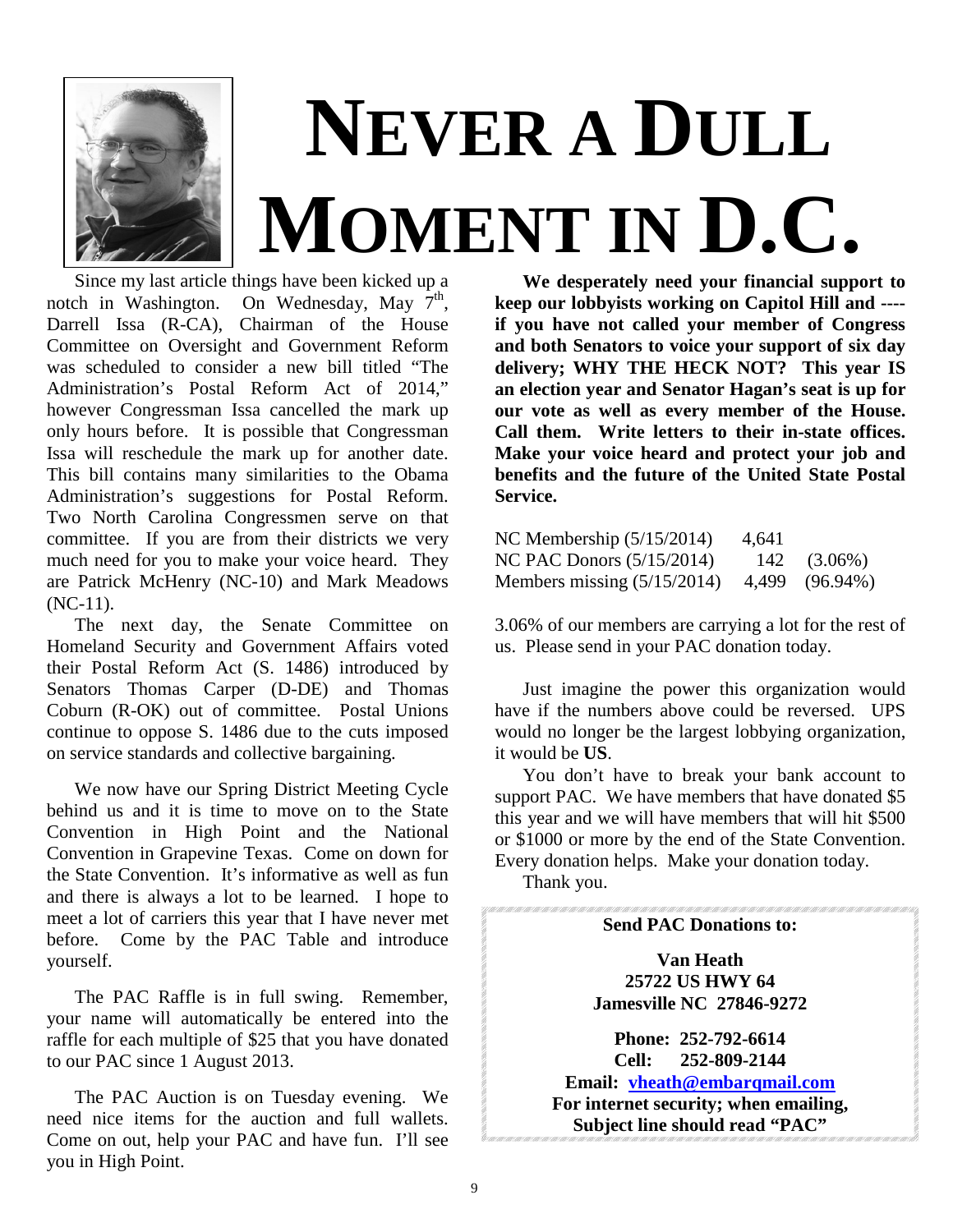# **2013-2014 PAC Donor List**

### **SAPPHIRE Level (\$2000+)** Danny Caudle

### **PLATINUM Level (\$1500+)**

### **DIAMOND Level (\$1000+)**

### **RUBY Level (\$500-999)**

James Comer Heather Cook Van Heath Robin Hoyle Ronald Lineberger Brenda Prevatte Dale Sain

### **ELITE Level (\$250-499)**

Tom Brown Van Carter Dennis Conley Sally Corriher Ken Frazier Phillip Fulwood Derek Harpe Bryan Hudgins Sue Ligon Barbara Smith Charles Stewart

### **EXECUTIVE Level (\$100-249)**

Lynn Adams Robert Alexander Mary Lou Alligood Doug Byrum Kerry Carawan Joe Collins Louise Fulwood Brenda Gibbs Vicki Gray Robert Greenwood

### **EXECUTIVE Level (\$100-249)**

**(continued)** Robert Gurganus Debra Hines Frank Hines Stan Howell Joan Hudson Bonnie Johnson Carl Kelly Kelly Kenny Futch Harry Kirk Harold Knight Christine Laney Connie Lindsay Melissa Liverman James Morrison Gail Naillon Reggie Neal Jimmie Reavis Mitch Reece James Simmons Alfred Stallings Frank Suttles Clyde Sweezy Linda Sweezy Dianna Valente Monica Vernon Doretha Wagoner Jimmy Ward Brenda White Pam White Joseph Whitley Pete Williford Moye Woolard

### **LEADERSHIP Level (\$50-99)**

Thomas Adams Donald Ayscue William Bailey

### **LEADERSHIP Level (\$50-99)**

**Continued)** Stanley Barnes Bobbie Battle Robert Black Bud Cale Sally Corriher Chris Derrick Billy Gregory Jennifer Guthrie Cathy Hogan Dianne Horne Terry Huffines Judith Jones Mary Josewitz Janet Kight Kathy Nicholson Virginia Patterson Kim Ranker Roberta Rauen Laurie Ross Lilli Royter Mike Shue Randle Swicegood Arles Taylor Peggy Vance Betty Westbrook Earl White Arnold Williams Sandy Wilson

### **SUPPORTER Level (\$5-49)**

Hattie Alexander George Anderson Diana Andrews Bonnie Arsenault Cindy Barefoot-Crow Bobbie Battle Joyce Beavers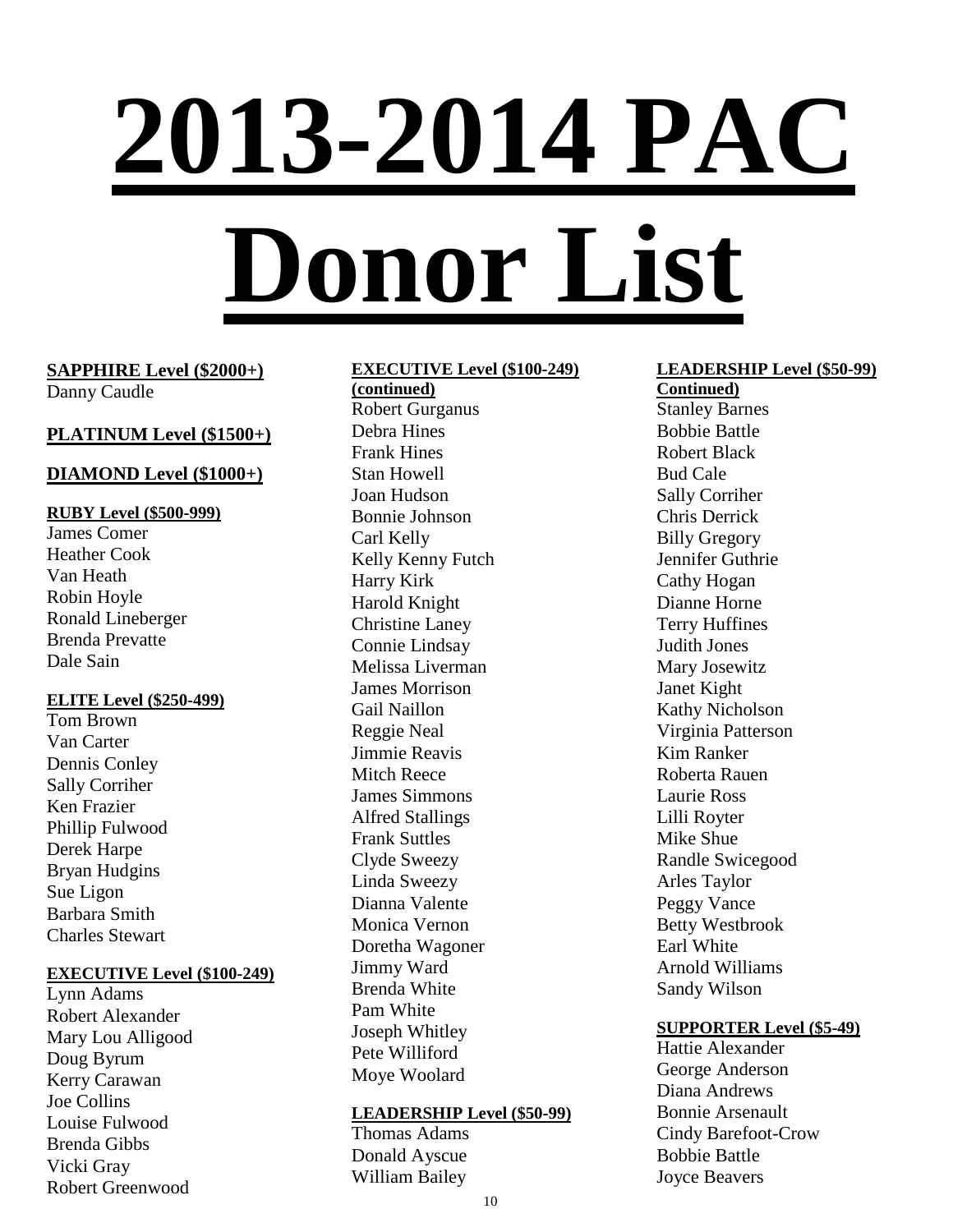### **SUPPORTER Level (\$5-49)**

**(continued)** Michael Benedetti Debra Bennett Raymond Best Thomas Birckhead Joyce Bonds-Lee Jade Boone Lucia Bradshaw Barbara Bradsher Wertie Brown Cynthia Bunch Wanda Burwell Marlene Cantler Ralph Carroll Mack Caudell Lewis Cooper Tracy Davidson Judy DiBacco (Friend) Carolyn Dixon Vivian Earley Kay Elswick Bernard Evans Michael Fuller Claire Glass Arlenea Hair Harriet Hamrick Grayling Harrington Janet Harris Priscilla Hedgepeth Ed Holloway Tammy Holshouser Jerry Huffines Deborah Hulon Nancie Hunnicutt Kyle Gilbert-Moore Eileen Jensen Geraldine Johnson Victoria Keathley

### **SUPPORTER Level (\$5-49) (continued)**

Georgia Kline Robert Kribs Thelma Lea Tonya Lindsay Melissa Liverman Faye Lovelace Sherry Lowry Samara Lunceford Jadwiga McClelland Tina Mellor Norbert Mildner Gary Miller Mike Misenheimer Marlo Mobley Charlotte Moser Nancy Odham Edward Pearce Linda Pfister James Poole Ellen Reavis William Richardson Murray Rouse Susan Rowell Laura Ruiz Lois Salvatore J Calvin Shaver Richard Shoffner Linda Soto Janet Stiff Phermela Tann Hilary Teriesen Myrtis Trexler Marcus Turner Lloyd Wright Bruce Watford Jeane Wilson Betty Yancey



### **SUSTAINING MEMBERS**

Marlene Cantler Mack Caudell Sally Corriher Chris Derrick Jeanette Dwyer Ken Frazier Van Heath Bonnie Johnson Mary Josewitz Janet Kight Christine Laney Sue Ligon Melissa Liverman Jadwiga McClelland Norbert Mildner Jim Morrison Reggie Neal Kim Ranker Mitch Reece Laurie Ross Laura Ruiz Mike Shue Dianna Valente Betty Westbrook Joseph Whitley



President Dale Sain and NRLCA Executive Committeeman Dennis Conley present John Crawford with his 60 Year Membership award

 President Dale Sain recently had the privilege of meeting and presenting the 60 Year Membership award to a very special retired carrier. John Crawford, 93 began his Postal career in 1954 after being hired by longtime Postmaster, Zeb Meadows to carry Rt. 5 in Macon County, NC where he worked until his retirement in 1984. John's route consisted of 102 miles and 522 boxes. It covered the entire Cullasaja Community, including Ellijay, Walnut Creek, and Peek's Creek. Today this same area encompasses four rural routes and part of a city route, with 2000 boxes and many businesses.

 John has seen many changes in the Postal Service during his 30 year carrier including the Florida migration. The mail during his career was truly important; most of the mail was first class letters and packages for the remote farms on his route. Many of the roads were dirt and travel was very treacherous during the heavy snows of winter. This required that he carry a chain with him at all times. He said that you never knew when you needed to pull someone out of a snow bank or be pulled out.

 John has had a very interesting life beginning with graduating from Franklin High and going on to UNC majoring in accounting. John did not graduate from UNC, instead he joined the Army Air Corp in 1941 and became a pilot and flight trainer with the Central Flying Training Command in Moorefield Mission, Texas. He was promoted to 2<sup>nd</sup> Lieutenant where he led 300 trainees and 80 instructors. John joined to serve overseas but was considered too important back in the states training pilots. In 1946 John decided that the mountains of NC were a better place to live and left the Army to return to his native home in Franklin. (This article was gleaned from an article in the Franklin Press which was written by regular carrier, Matthew Baker of the Franklin PO.)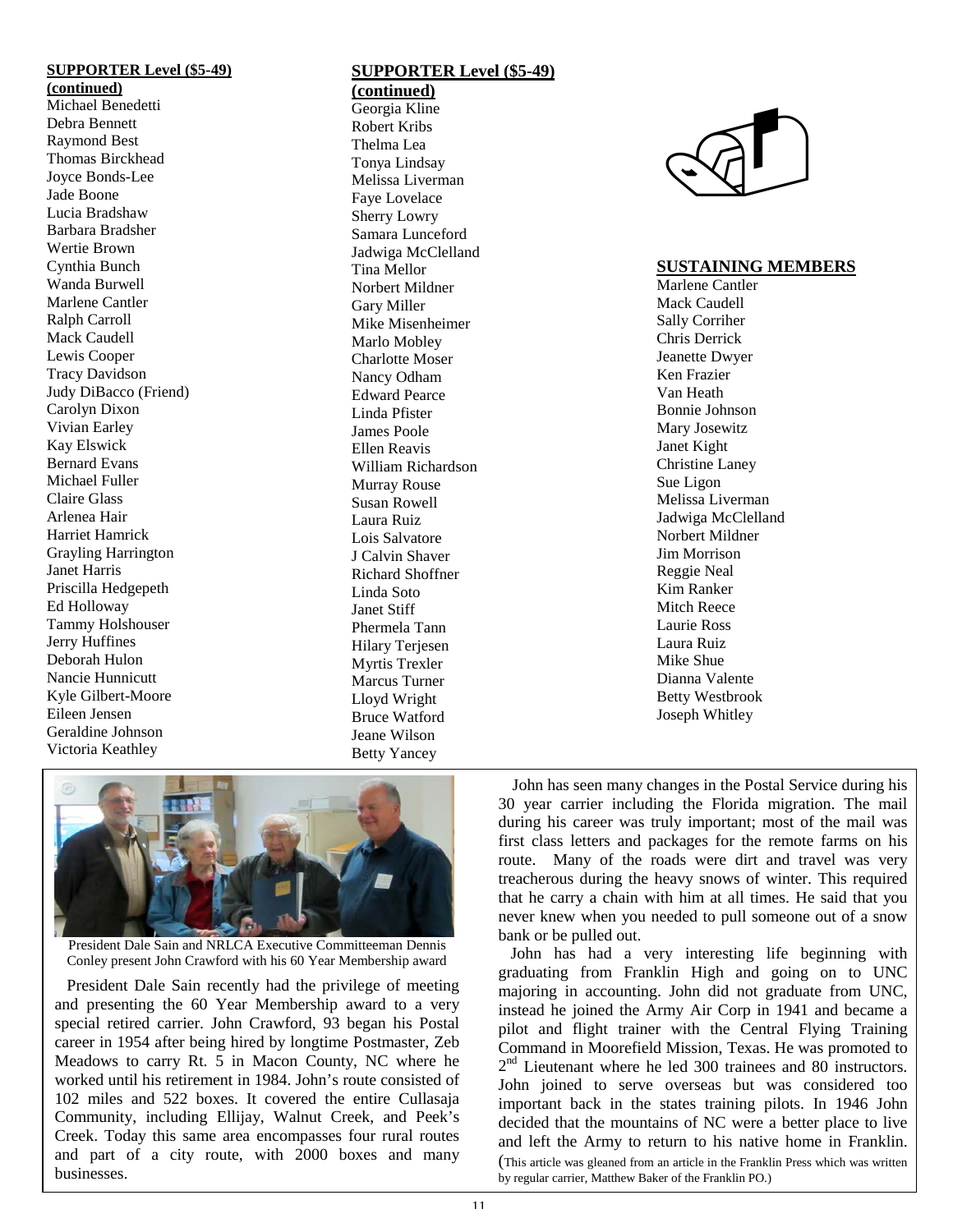### **North Carolina District Representatives**

### **Mid-Carolinas** Greensboro

Sally Corriher PO Box 460 China Grove, NC 28023-0460 704-855-2629 Sally.Corriher@nrlca.org

Frank Suttles PO Box 745 Carrboro, NC 27510-0745 919-932-7835 James.Suttles@nrlca.org

### **Assistant District Representatives**

### **Mid-Carolinas** Greensboro

**Barbara Smith** PO Box 14985 Raleigh, N C 27620-4985 919-212-1564 Barbara.Smith@nrlca.org

**Tracy Davidson** PO Box 277 Matthews, NC 28106-0277 704-821-8016 Tracy.Davidson@nrlca.org

**Bethany Small** Assistant District Representative (ADR) Part Time PO Box 11001 Southport, NC 28461-1001

910-477-2429 Bethany.Small@nrlca.org

# **Area Stewards**

**Kelly Kenny-Futch** 910-270-4986

**Brenda Prevatte** 910-738-8424

**Stacey Harris** 704-805-0722

### **Mid-Carolinas**

### **Assistant District Representative**

*Tracy Davidson* 

### **Formula Offices**

Last month I told you that formula offices were coming. But what isa formula office andwhat does it mean to carriers? To get an all-inclusive answer, you can look in Article 9.2.5, implementation guidelines and Step 4, 7/16/03. Without reprinting these documents, I will try to give you the short version.

The first requirement is to have a shortage of substitute carriers, and one or more regular carriers are working their relief days on more than an

**Barbara Smith** PO Box 14985 Raleigh, N C 27620-4985 919-212-1564 Barbara.Smith@nrlca.org

**Bryan W. Hudgins** PO Box 26 Eure, NC 27935-0021 252-357-2406 Bryan.Hudgins@nrlca.org

**Jeff Essick** Assistant District Representative (ADR) Part Time PO Box 12001 Winston Salem, NC 27117-2001 336-618-5095 Jeff.Essick@nrlca.org

### **Mid-Carolinas Greensboro**

**Daniel Caudle** 336-692-0147

**Gail Nailon** 336-504-3519

**Brenda White** 252-339-7792

infrequent basis, it may be necessary to change one or more relief days. Management must prove that they have made suitable efforts to hire and retain (see implementation guidelines) Subs.

If management does go to the formula and 120 day letters were submitted, PTF's will have to be placed on those routes. The assigned formula listed in article 9.2.5, will be used to determine how many non-Saturday relief days will be assigned. The PTF's will be utilized according to the order of consideration (may be found at NRLCA .org). PTF's are created from the RCA roles. Management must post these the same as they would for a regular carrier through the internet and is only open to RCA's in that office. PTF's will be assigned to two to five routes (usually two or three routes). The PTF will receive a raise, and be entitled to all benefits as a regular, except they do not receive holidays as they will be paid overtime if they go over forty hours. In most cases every effort will be made to keep PTF's out of overtime, since that is the reason for the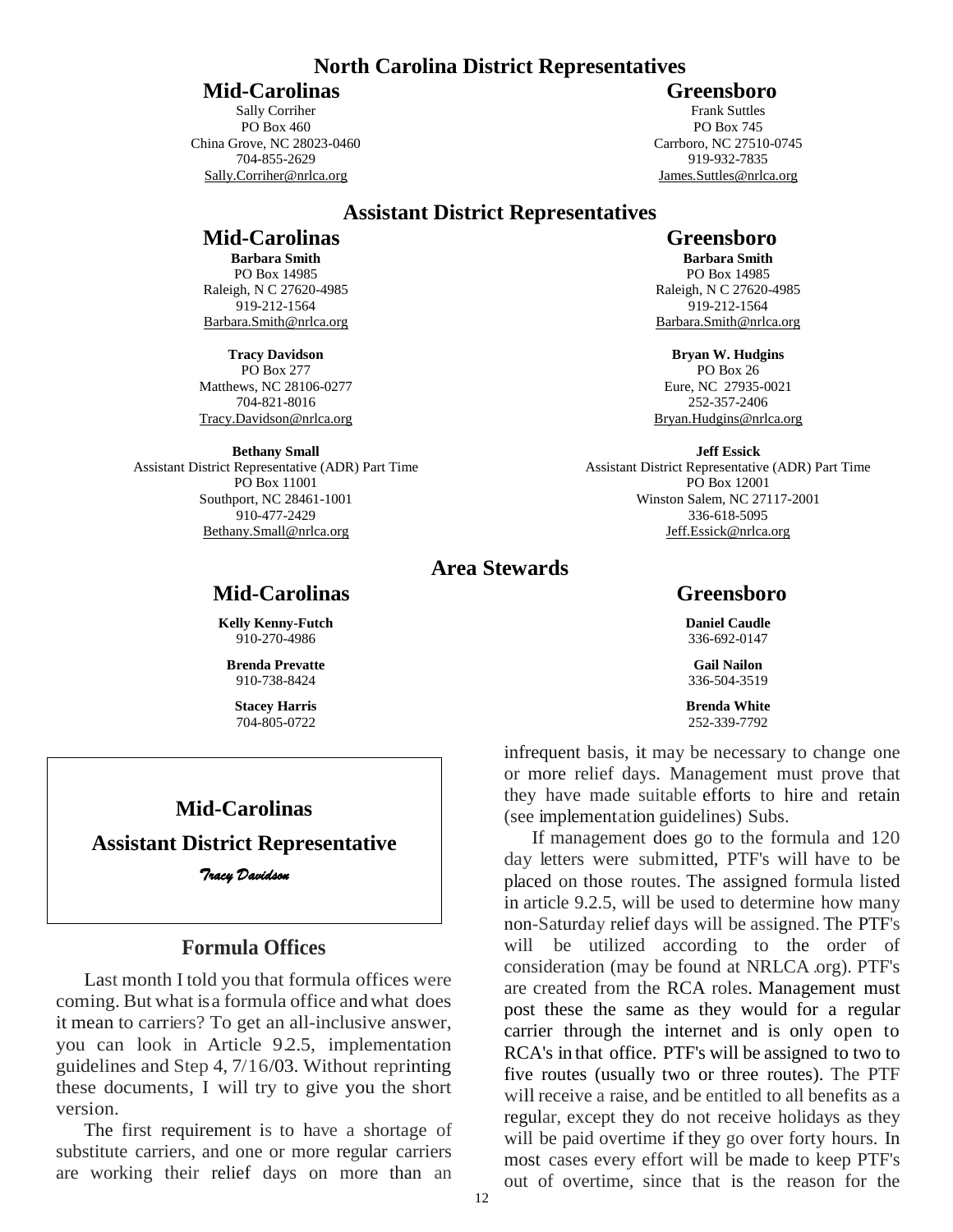formula office (reduce overtime). If an RCA is converted to PTF, they must take the next available route. If you want to go regular you must bid on a PTF position. If you have no desire to be regular, do not bid on a PTF position.

When the USPS does use the formula, they must continue hiring. What we are finding is that management has not utilized every effort to hire. However, after going to the formula, they have started advertising in many different forums.

Carriers who are affected by the formula will lose their Saturday and be given a choice of another day off*.* Ii is management's discretion as to how many M.T.W.T. F. they give. Any carrier who is on the Relief Day Work List (RDWL) will stay on the list but they will be utilized on their new relief day as the P.O. sees the need. Remember the RDWL is not an overtime list and istotally up to the P.O. to utilize.

As new RCA's are hired and retained, the formula will be recalculated. The only way to eliminate a PTF position is to convert the PTF to regular.

All conversions to the formula office will be looked at by the Union and possibly grieved to make sure that all policies be followed.



## **Annual Leave and Requesting By Form 3971**

Well it is that time of the year to get out and enjoy the time away from the stress in our offices and enjoy your family on a vacation, if you can get your leave approved. The shortage of leave replacements in our offices are a problem across the entire state in both districts. The question we are asked most frequently, "How long can Management wait before returning Form 3971 approved or disapproved?"

"It has usually been an accepted practice that Management has the obligation to respond to a Form 3971 Request for Leave within 3 to 5 days of submission, or earlier if necessary." Discussion of the USPS/NRLCA National Agreement was approved by Andrea Wilson at USPS Headquarters

before it was nationally circulated in the July 2, 1994 edition of the National Rural Letter Carrier magazine. Employees should request leave in writing and in duplicate on Form 3971. The supervisor is responsible for approving or disapproving the form by signing and returning a copy to the employee in a timely manner. If the leave request is denied, the supervisor must check the disapproved block and state in writing the reason for denial. When making a decision by management, the entire contents of Article 10.2.A must be taken into consideration not just one or two sentences and most of all no additional stipulations should be added by management.

### **Article 10 Leave Section 2 Annual Leave**

A. Minimum Units and Availability of Leave Replacements

Regular rural carriers shall be granted annual leave in minimum units of one day. Rural carriers should be granted annual leave inaccordance with their personal wishes, provided a leave replacement is available. It shall be the responsibility of each rural carrier to plan annual leave at times when a leave replacement is available. If the leave replacement for the route is committed to serve another regular rural route, such leave replacement is not available. A regular rural carrier should not be unreasonably denied annual leave because of the leave replacement's assignment to a vacant route, auxiliary route, or a route where the regular carrier is on extended leave.

### **USPS-Provided Vehicles on Rural Routes**

### **Other Use Of Rural Provided Vehicles**

Vehicles assigned to rural routes may be used for other duties, as long as that usage does not interfere with the rural carrier's completion of the assigned route. If it is happening frequently that Management is taking the LLV's assigned to the rural routes and allowing usage for other functions such as Express Mail delivery and the vehicles beinggiven to city carriers, then the rural carrier or RCA is required to wait for another vehicle. If you are required to wait in this situation, then record waiting time in the remarks column on the Form 4240 and ask to be paid. If no compensation, then a grievance should be filed within 14 days. This usage should be on an exception or emergency basis, and other users must return the vehicle with a full tank of gas,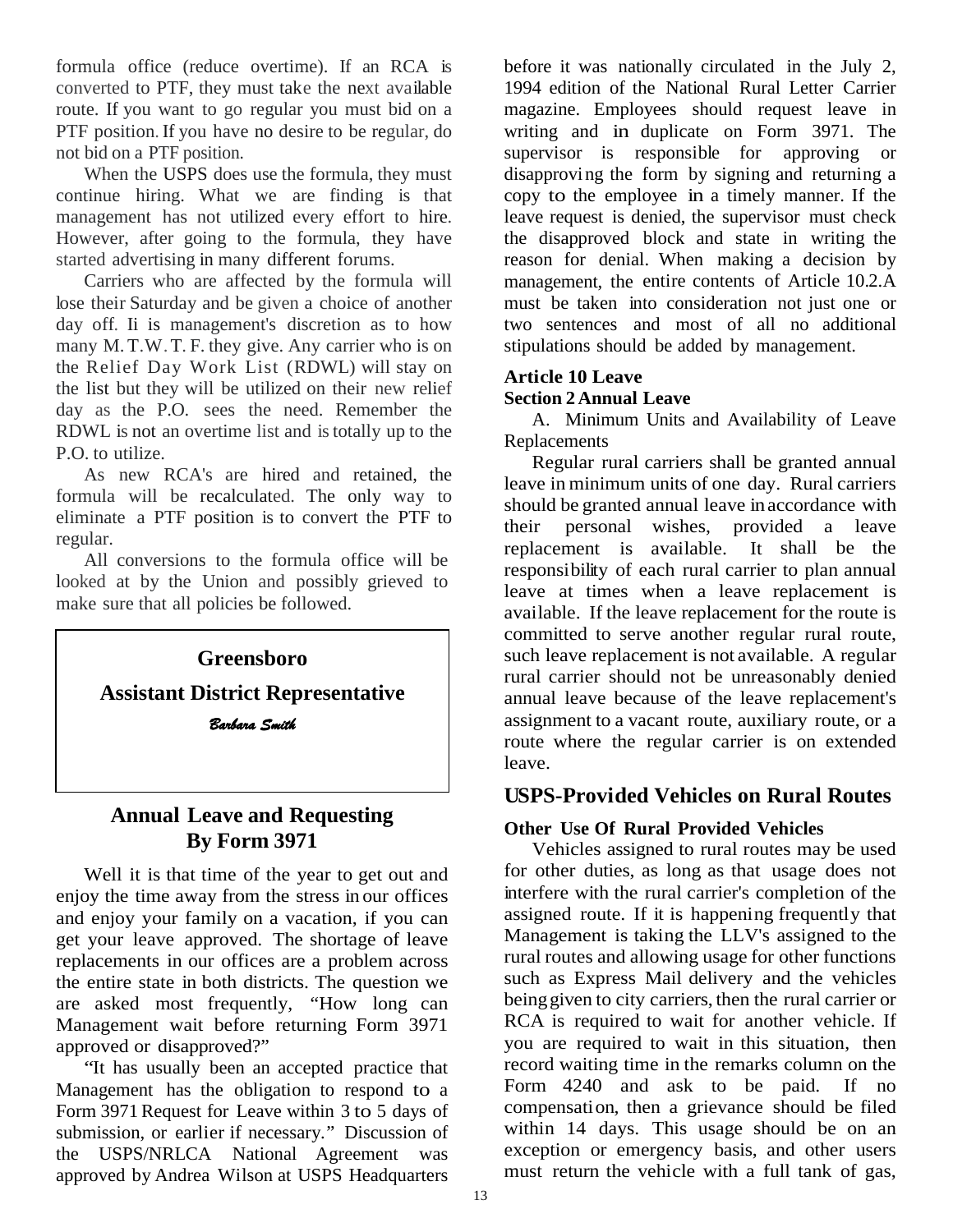since the rural refueling standard only covers the rural route needs.

### **Non-Availability of a Postal Provided Vehicle**

In the event a postal-provided vehicle is not available for a route to which one is assigned, a rural carrier may be requested, but not required, to provide a vehicle. If a carrier provides a vehicle for any portion of the route, normal daily equipment maintenance allowance (EMA) is payable.

If all rural routes in an office have a postal provided vehicle assigned to their route, then the regular carriers and the leave replacements inthat office are not required to provide a vehicle for delivery on the routes within that office.

However, if one route within that office does not have a postal provided vehicle, then the leave replacements in that office would be required to provide a vehicle suitable for delivery of mail because you may one day be assigned to that route without the postal provided vehicle.

### **Compensation of Breakdowns of Postal Provided Vehicle**

Breakdowns of postal provided vehicles for regular rural carriers should be accurately recorded on Form 4240 and upon the accumulation of 8 hours an "O" day will be awarded to the regular carrier.

Breakdowns of leave replacements would be paid on a 1314A for the breakdown time, but that is only when they don't go over 40 hours for the week, in which case they will get the time anyway.

### **SAC Notes January 25-27, 2014 Atlanta,GA**

If you were not there you missed some good information, fellowship, etc.

The APCU Annual meeting was a good starting with the bus ride in which you could win money; even I won 2-\$2 bills. The entertainment was excellent family entertainment that was also inspiring.

Saturday night was Labor Relations Trivia Night. There was a lot of good information spread around.

Sunday morning worship service was held by Don McAdams. He did a good job on a short notice. We missed Doug Byrum due to Linda (his wife's) illness. Hope she is doing well now.

After the worship service the meeting was called to order with good remarks. President Jeanette Dwyer started after lunch giving an overview of happenings in our Postal/Rural world.

I attended the seminar put on by Larry Waligora and others on health insurance and Medicare which affects me since retirement and having turned 65.

The Retirement Seminar was held Sunday evening. I understand some very good information was handed out and reviewed by Joni Montroy, Retirement Specialist, and NRLCA Vice President Ronnie Stutts.

Monday morning we only had one manager to show up for remarks and be on the Q&A Panel with the National Officers. Again, some good info and answers to a lot of questions.

The SAC Officers for 2014-2015 year were installed next. They are: President, Darrell Nobles, GA; Vice President, Terry Baskin, FL; Secretary/Treasurer, Van Carter, NC; Chairman of the Board, Pam Berry, SC; Board members are, Beverly Turner, TN; Kelly Bagwell, MS; Kim Harrell, KY; Joey Hunter, AL; Mike Cantrell, GA; Susan McClellin, FL; and soon to be Derek Harpe, NC. Derek could not attendee to his wife's illness. Hope she is doing well now.

This is an overview of some of what you missed – Be There Next Time.

> Van Carter SAC Board Secretary/Treasurer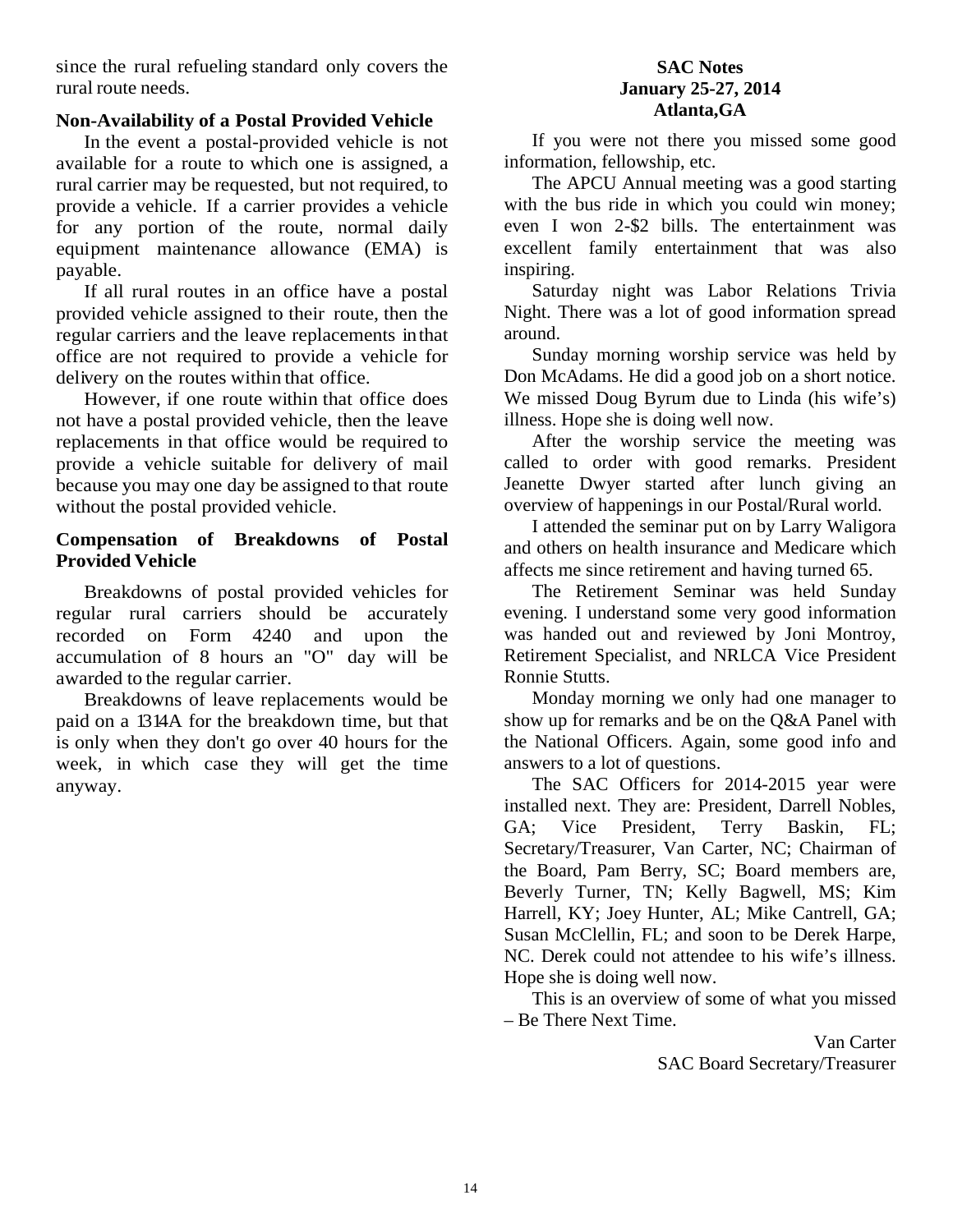# **Grasstop Connections**

# Who do you know?

The NCRLCA is looking for anyone with contacts to political representatives, big business, or any other influential people in your community that could be helpful in contacting Washington's Senators and Representatives for support in our fight to retain 6-day delivery.

Perhaps your neighbor has a sister that works for Amazon or Netflix. Maybe your best friend has an uncle that is the mayor of a town with lots of constituents that will be voting in upcoming elections. If you think about it, I'll bet you know someone whose business could be seriously affected by the loss of 6-day delivery.

These are potential *Grasstop Connections* and we need your help in reaching out to these people.

# What can I do?

In the upcoming months, the NCRLCA will be soliciting *Grasstop Connections* information from you. We want to make contact with anyone that has the potential to help us save our future. Please share those connections with us. Your *Grasstop Coordinator* is Vicki Gray. Vicki's Address is 424 Wapiti Drive, Spring Lake, NC 28390.

For further information or if you have questions, please contact Vicki Gray at 910-497-5306, your State's Committeeperson. She can assist you and will be providing *Grasstop Connections*  information at your district meetings.

# When should I start?

Start right now - Send Vicki your contact names ASAP! NC needs all the help we can get. Most of our representatives DO NOT Support our views on the Post Office.

# *Together, we can make a difference!*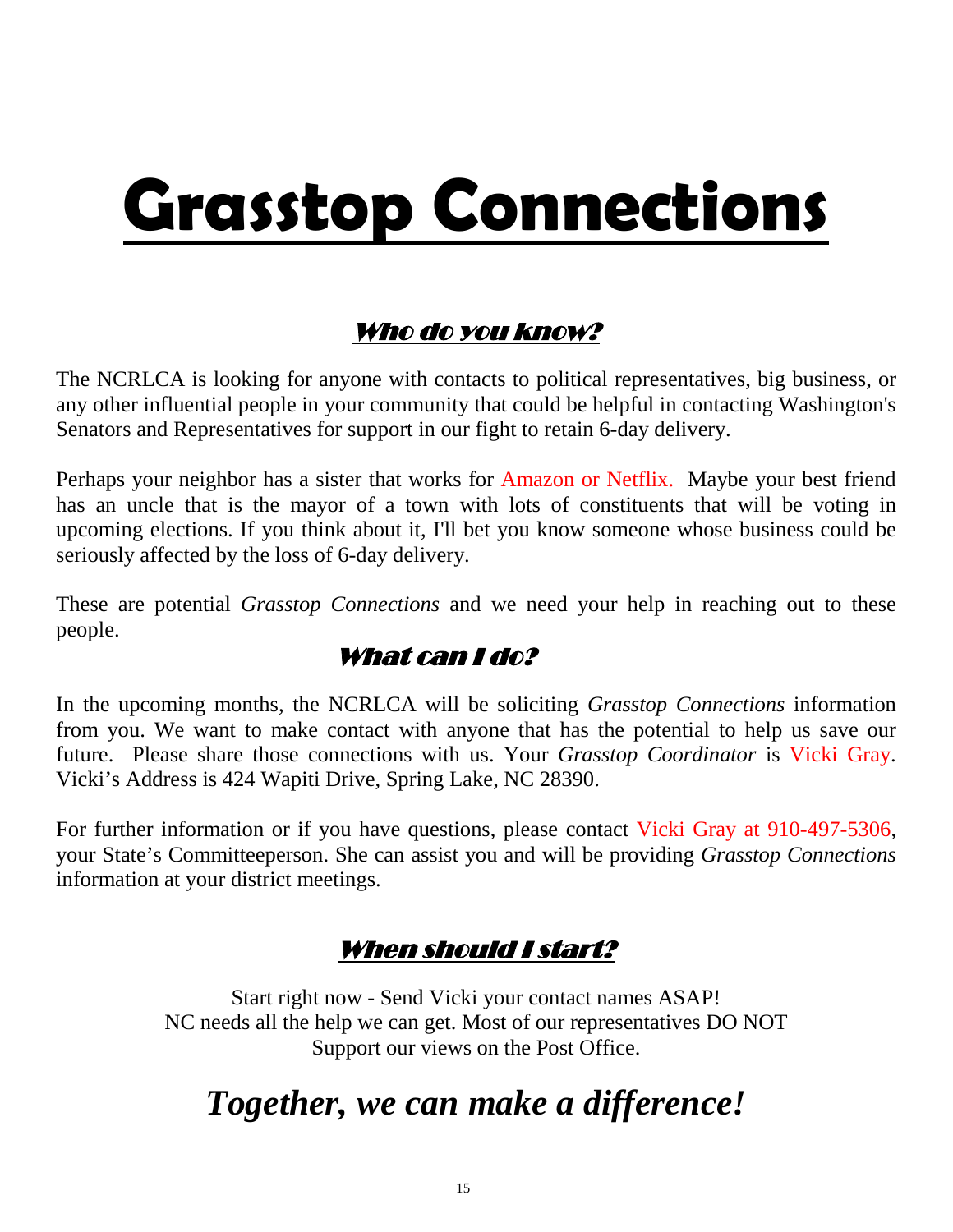### **NRLCA Grassroots Initiative - Get Involved!**

**FIGHT FOR 6-DAY DELIVERY!**

**Contact your Senators and Representatives to urge the continuation of 6-Day Delivery.**

**To Contact Your NC Senators and Representatives:**

### **NC Senators:**

Richard M. Burr (burr.senate.gov) 217 Russell Senate Office Building Washington, DC 20510 (202) 224-3154

Kay Hagan (hagan.senate.gov) 521 Russell Senate Office Building Washington, DC 20510 (202) 224-6342

### **National Legislative Representatives**

**Congressional District 1:**  G.K. Butterfield (butterfield.house.gov) 2305 Rayburn House Office Building Washington, DC 20515 (202) 225-3101

### **Congressional District 2:**

Renee Ellmers (ellmers.house.gov) 1533 Longworth House Office Building Washington, DC 20515 (202) 225-4531

### **Congressional District 3:**

Walter B. Jones (jones.house.gov) 2333 Rayburn House Office Building Washington, DC 20515 (202) 225-3415

### **Congressional District 4:**

David E. Price (price.house.gov) 2162 Rayburn House Office Bldg. Washington, DC 20515 (202) 225-1784

### **Congressional District 5:**

Virginia Foxx (foxx.house.gov) 1230 Longworth House Office Bldg. Washington, DC 20515 (202) 225-2071

**Congressional District 6:** 

Howard Coble (coble.house.gov) 2188 Rayburn House Office Bldg. Washington, DC 20515 (202) 225-3065 **Congressional District 7:** 

Mike McIntyre (mcintyre.house.gov) 2133 Rayburn House Office Building Washington, DC 20515 (202) 225- 2731

### **Congressional District 8:**

Richard Hudson (hudson.house.gov) 429 Cannon House Office Bldg Washington, DC 20515 (202) 225-3715

### **Congressional District 9:**

Robert Pittenger (pittenger.house.gov) 224 Cannon House Office Bldg. Washington, DC 20515 (202) 225-1976

### **Congressional District 10:**

Patrick McHenry (mchenry.house.gov) 2334 Rayburn House Office Building Washington, DC 20515 (202) 225-2576

### **Congressional District 11:**

Mark Meadows (meadows.house.gov) 1516 Longworth House Office Bldg. Washington, DC 20515 (202) 225-6401

### **Congressional District 12:**

This office is vacant until elections\* 2304 Rayburn House Office Bldg. Washington, DC 20515 (202) 225-1510

## **Congressional District 13:**

George Holding (holding.house.gov) 507 Cannon House Office Building Washington, DC 20515 (202) 225-3032

**NOTE:** You may reach any of your legislators by calling the Capital Switchboard at (866) 220-0044 and ask for your Congressional Representative by name. You may also use the tollfree hotline at (877) 217-8234.

\*Congressman Watt resigned due to his appointment to the position of Director of the Federal Housing Finance Agency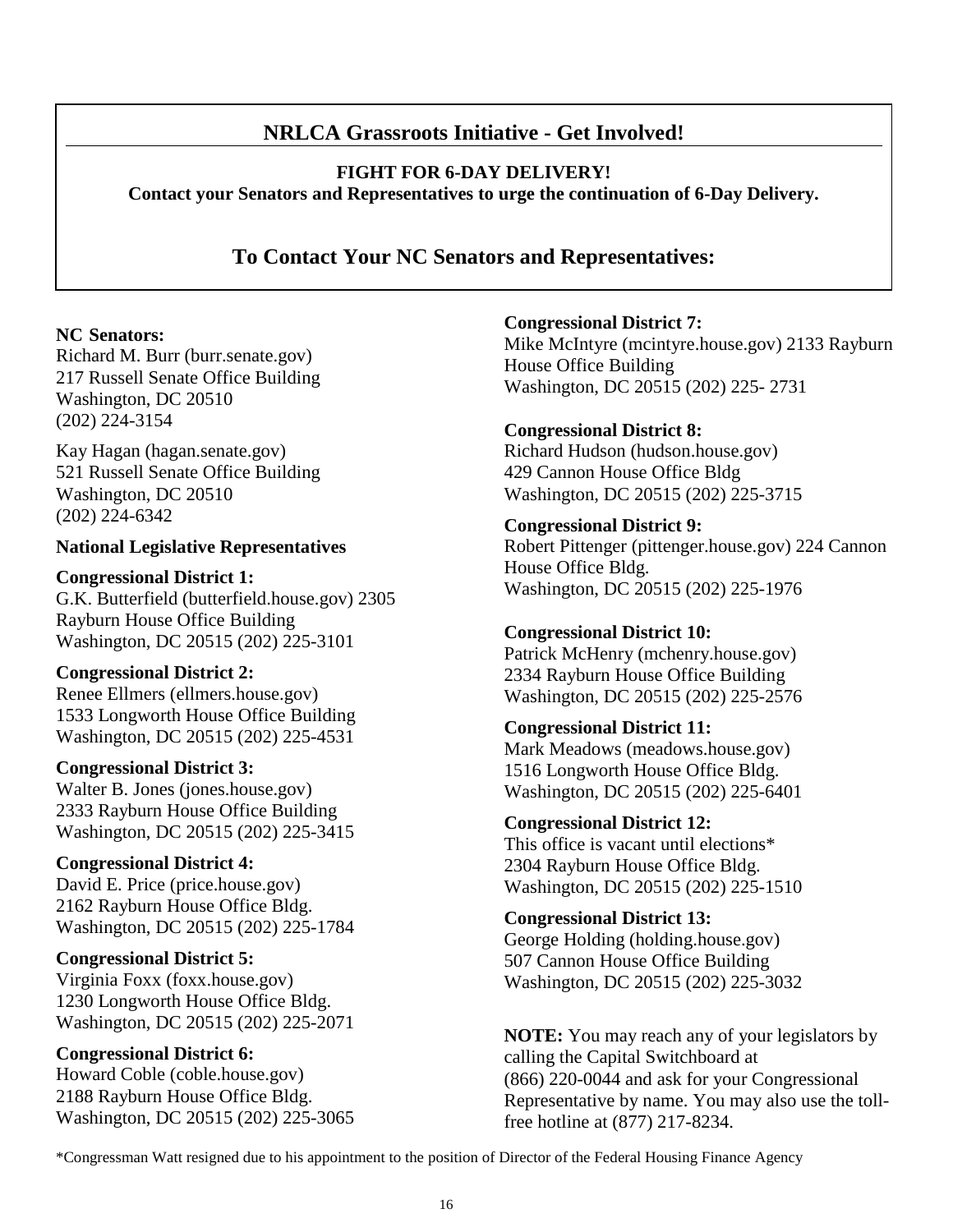### **NORTH CAROLINA AUXILIARY OFFICERS**

**PRESIDENT MRS. SUSANNE REAVIS** 345 Harvey's Ln Traphill, NC 28685-9133 336-957-2004

**VICE PRESIDENT MR. L. E. WHITE** 1336 Schoolhouse Road Elizabeth City, NC 27909-9596 252-771-8180

**SEC./TREAS. MRS. SUE KELLY** 7661 Wilkins Drive Fayetteville, NC 28311-9361 910-488-5424

### **EXECUTIVE COMMITTEE**

**MR. LINWOOD SMITH** 1008 Dowling Road Raleigh, NC 27610-4419 919-212-1564

**MR. CHARLES ADAMS 1940 Shawtown Road** Glade Valley, NC 28627-9161 336-657-8962

**MRS. EDITH KNIGHT** 738 Stone Mountain Rd Stoneville, NC 27048-7689 Phone 336-573-3274

**CHAPLAIN MRS. CAROLYN WARD** 3951 Virginia Rd Tyner, NC 29780-9797 252-221-4683

**PROVIDENT GUILD MR. CHARLES ADAMS 1940 Shawtown Road** Glade Valley, NC 28627-9161 336-657-8962

**HISTORIAN HARRIET P. LINEBERGER Deceased 3668 Startown Road Maiden, NC 28650-8722 704-732-1604**

**JUNIOR SPONSOR MRS. SARAH STEWART** 251 Cedar Drive Stoneville, NC 27048-8412 336-427-3675

**PAST PRESIDENT MR. L. E. WHITE** 1336 Schoolhouse Road Elizabeth City, NC 27909-9596 252-771-8180

*LuAnn Shue* 

İ

### **THE AMERICAN FLAG AND THE SONG IT INSPIRED**

**Auxiliary News**

### **by LuAnn Shue**

We see it everywhere we go; on public buildings, in churches, at parks, and even on people's homes. It is probably the most recognized symbol of our country-the United States Flag. We

stand at attention and salute it when it passes by. We recite the Pledge of Allegiance to it. And you probably know some of its history and meaning; how Betsy Ross was reported to have sewn the first American flag (although it was not the first one used); that there are 13 stripes: seven red and six white representing the 13 original colonies, and 50 white stars on a blue field-one for each state. But what about the song that is so closely associated with it? What is the story behind the Star-Spangled Banner?

In 1812, the United States was again at war with Great Britain, a war that lasted almost 3 years. In September 1814, British warships attacked the American stronghold of Fort McHenry in Baltimore Harbor. On the  $13<sup>th</sup>$ , the fort was shelled relentlessly for some 25 hours in what became known as the Battle of Baltimore, coming only weeks after the British attacked Washington, D.C., burning the Capitol, Treasury, and the President's house.

A week prior to the attack, Francis Scott Key, a 35-year-old American lawyer, had boarded the British flag ship hoping to persuade the British to release a friend who had been arrested. Key succeeded, but because he and his friend had learned of the impending attack on the fort, the British did not let them go. They were allowed to return to their own vessel but under heavy guard. Key watched on September  $13<sup>th</sup>$  as the bombardment of Fort McHenry began eight miles away. Anxiously he kept watch as the battle ensued throughout the night, but in the clearing of the smoke of "the dawn's early light", he saw not the British Union Jack, but the American flag, signaling an American victory.

The sights and sounds of the previous night's battle inspired Key to put his thoughts on paper, to the tune of *In Anacreon in Heaven,* a popular British drinking song. Originally called *Defence of Fort M'Henry,* the *Baltimore Patriot* newspaper printed it and within weeks it was renamed The Star-Spangled Banner. It was, however, not the first song to be used to represent the United States officially. *Hail, Columbia*  and *My Country 'Tis of Thee* were used as anthems until 1931 when President Woodrow Wilson signed a proclamation naming Key's song our official national anthem.